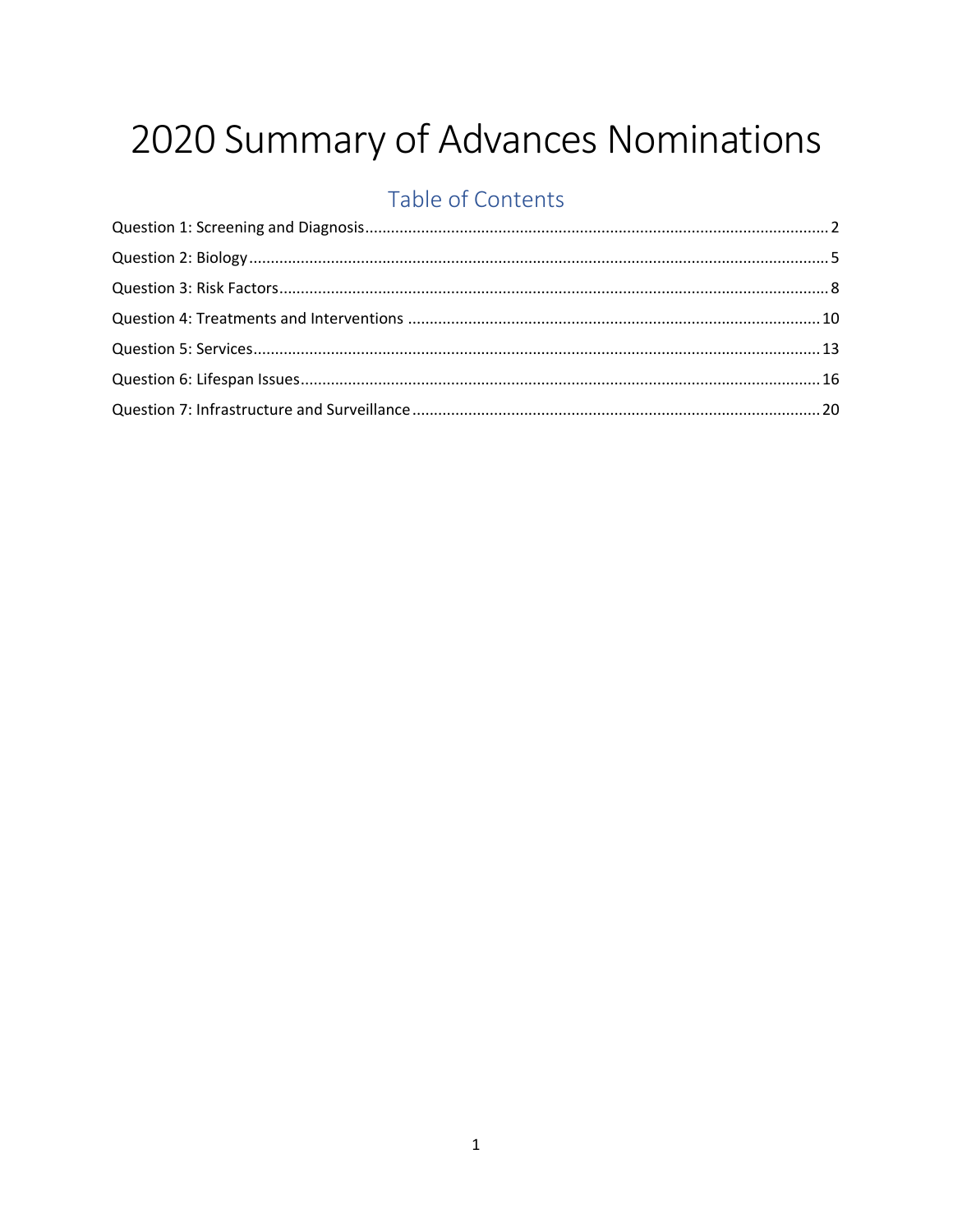## Question 1: Screening and Diagnosis

<span id="page-1-0"></span>

| <b>NIMH</b> | Carbone PS, Campbell K, Wilkes J, Stoddard GJ, Huynh K, Young PC, Gabrielsen TP.<br>Primary Care Autism Screening and Later Autism Diagnosis. Pediatrics. 2020<br>Aug;146(2):e20192314. doi: 10.1542/peds.2019-2314. Epub 2020 Jul 6. PMID:<br>32632024; PMCID: PMC7397730.                                                                                                                                                                                                                                                                                                                                                                                                                                                                                                                                                                                                                                                                                                                                                                                                                                                                                                                                            |
|-------------|------------------------------------------------------------------------------------------------------------------------------------------------------------------------------------------------------------------------------------------------------------------------------------------------------------------------------------------------------------------------------------------------------------------------------------------------------------------------------------------------------------------------------------------------------------------------------------------------------------------------------------------------------------------------------------------------------------------------------------------------------------------------------------------------------------------------------------------------------------------------------------------------------------------------------------------------------------------------------------------------------------------------------------------------------------------------------------------------------------------------------------------------------------------------------------------------------------------------|
|             | This research study aimed to identify the proportion of children screened by the<br>Modified Checklist for Autism in Toddlers (M-CHAT), characteristics associated with<br>screen completion, and associations between autism spectrum disorder (ASD)<br>screening and later ASD diagnosis. The data were drawn from 36,233 toddlers seen<br>during their 18- and 24-month well-child visits between 2013-2016. Approximately<br>73% of children were screened, and 1.4% were eventually diagnosed with ASD.<br>Hispanic children and those from lower socioeconomic backgrounds were least likely<br>to be screened. While there was no difference in the age of ASD diagnosis in children<br>who were screened versus those who were not, children who did screen positive were<br>diagnosed 10 months earlier than children who were not screened. The researchers<br>also noted that family physicians rarely screen for ASD, possibly because the American<br>Academy of Family Physicians does not currently recommend universal ASD screening.<br>This represents an important opportunity to increase ASD screening in the U.S. as<br>family physicians account for 16-21% of the provision of pediatric care. |
| <b>OARC</b> | Carpenter KLH, Hahemi J, Campbell K, Lippmann SJ, Baker JP, Egger HL, Espinosa S,<br>Vermeer S, Sapiro G, Dawson G. Digital Behavioral Phenotyping Detects Atypical<br>Pattern of Facial Expression in Toddlers with Autism. Autism Res. 2021 Mar;14(3):488-<br>499. doi: 10.1002/aur.2391. Epub 2020 Sep 14. PMID: 32924332; PMCID:<br>PMC7920907.                                                                                                                                                                                                                                                                                                                                                                                                                                                                                                                                                                                                                                                                                                                                                                                                                                                                    |
|             | Behavioral observation as a tool to screen for ASD, while more objective, is expensive,<br>time-consuming, and requires significant expertise. In this study, the authors test a<br>tablet-based behavioral assessment to detect differences in facial expression of 104<br>toddlers with and without ASD while watching brief movies. Children without ASD<br>more often displayed raised eyebrows and an open mouth, indicative of<br>engagement/interest, while children with ASD more frequently displayed a neutral<br>expression. The results from this study suggest that computational coding of facial<br>movements and expression via a tablet-based assessment can detect differences in<br>affective expression, one of the early core features of ASD, and potentially be scaled<br>for more objective ASD screening.                                                                                                                                                                                                                                                                                                                                                                                     |
| <b>OARC</b> | Constantino JN, Abbacchi AM, Saulnier C, Klaiman C, Mandell DS, Zhang Y, Hawks Z,<br>Bates J, Klin A, Shattuck P, Molholm S, Fitzgerald R, Roux A, Lowe JK, Geschwind DH.<br>Timing of the Diagnosis of Autism in African American Children. Pediatrics. 2020<br>Sep;146(3):e20193629. doi: 10.1542/peds.2019-3629. PMID: 32839243; PMCID:<br>PMC7461218.                                                                                                                                                                                                                                                                                                                                                                                                                                                                                                                                                                                                                                                                                                                                                                                                                                                              |
|             | African American children affected by ASD experience delays in diagnosis and<br>obstacles to service access, with twice the rate of comorbid intellectual disability (ID)<br>and higher rates of misdiagnosis compared to non-Hispanic white children. This study<br>analyzed data from the largest-available repository of diagnostic and phenotypic<br>information on African American children with ASD to determine the variation of<br>outcomes within the cohort. Researchers found that the average age of ASD diagnosis<br>was around 65 months, which was on average 3 years after parents first had concerns                                                                                                                                                                                                                                                                                                                                                                                                                                                                                                                                                                                                 |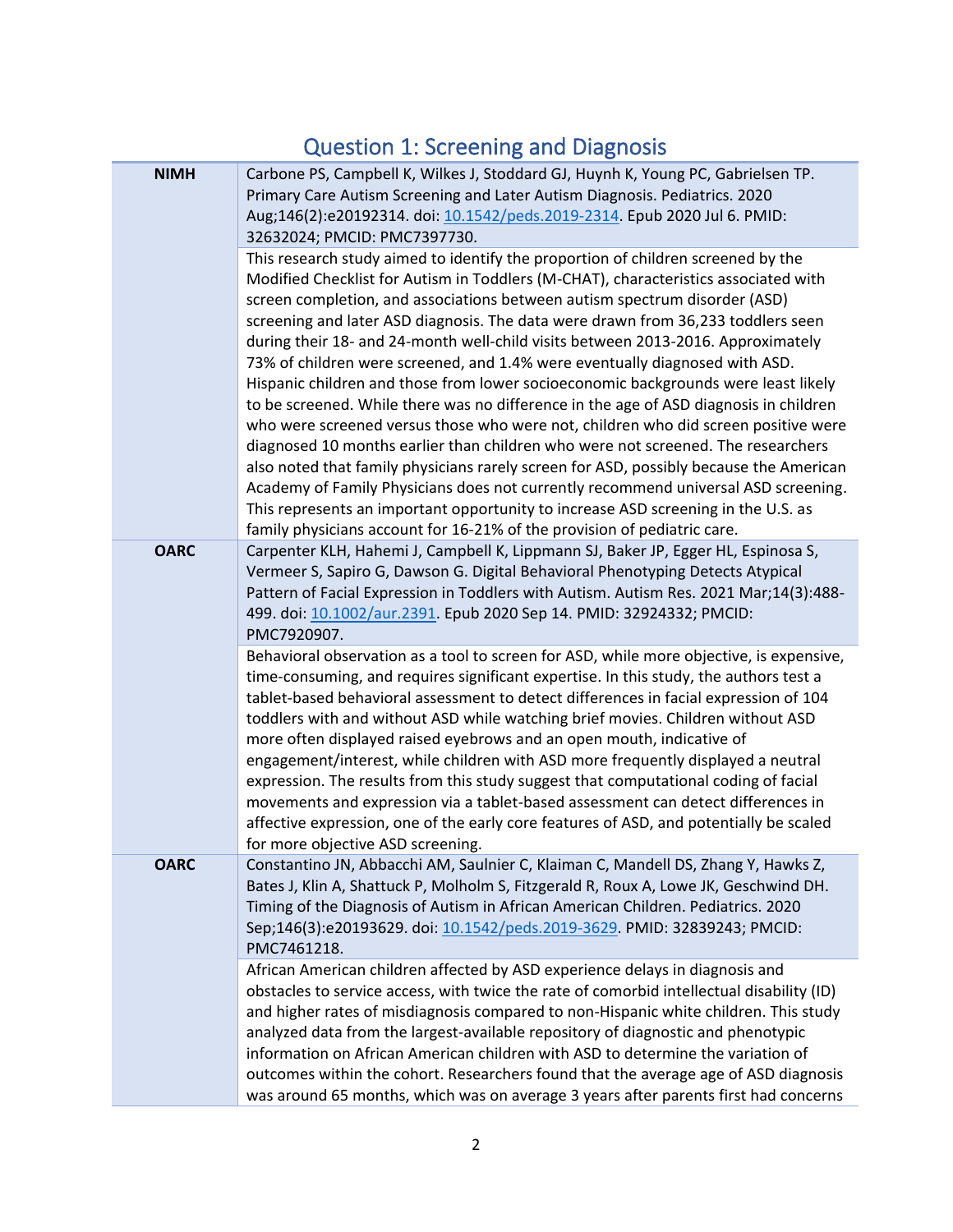| <b>OARC</b> | about their children's development. Additionally, variation in cognitive outcomes were<br>not explained by sociodemographic or familial factors previously associated with<br>variations in IQ. These findings demonstrate a pressing need to determine if broad<br>implementation of timely diagnosis and high-quality early intervention can reduce the<br>proportion of African American children with autism and co-occurring ID.<br>Harris JF, Coffield CN, Janvier YM, Mandell D, Cidav Z. Validation of the Developmental<br>Check-In Tool for Low-Literacy Autism Screening. Pediatrics. 2021<br>Jan;147(1):e20193659. doi: 10.1542/peds.2019-3659. Epub 2020 Dec 10. PMID:<br>33303635.                                                                                                                                                                                                                                                                                                                                                                                       |
|-------------|----------------------------------------------------------------------------------------------------------------------------------------------------------------------------------------------------------------------------------------------------------------------------------------------------------------------------------------------------------------------------------------------------------------------------------------------------------------------------------------------------------------------------------------------------------------------------------------------------------------------------------------------------------------------------------------------------------------------------------------------------------------------------------------------------------------------------------------------------------------------------------------------------------------------------------------------------------------------------------------------------------------------------------------------------------------------------------------|
|             | Significant disparities exist in identification of ASD in children from low-income and<br>racial/ethnic minority families where English is not the primary language. The<br>Developmental Check-In (DCI) is a visual ASD screening tool that has been shown to be<br>effective at discriminating between ASD versus non-ASD in a young, underserved<br>sample at high-risk for ASD. This study tests the DCI among a general sample of 624<br>underserved children aged 24 to 60 months recruited through Head Start and Early<br>Head Start programs. Parents, primarily Hispanic with reported high school education<br>or less and had public or no insurance, completed the DCI, Modified Checklist for<br>Autism in Toddlers, Revised with Follow-Up (M-CHAT-R/F) and Social Communication<br>Questionnaire. The results demonstrated that 24 of 26 DCI items discriminated ASD<br>from non-ASD, indicating that the DCI is a promising ASD screening tool for young,<br>underserved children, particularly for those with low literacy levels or limited English<br>proficiency. |
| <b>CDC</b>  | Lipkin PH, Macias MM, Baer Chen B, Coury D, Gottschlich EA, Hyman SL, Sisk B, Wolfe<br>A, Levy SE. Trends in Pediatricians' Developmental Screening: 2002-2016. Pediatrics.<br>2020 Apr;145(4):e20190851. doi: 10.1542/peds.2019-0851. Epub 2020 Mar 2. PMID:<br>32123018.                                                                                                                                                                                                                                                                                                                                                                                                                                                                                                                                                                                                                                                                                                                                                                                                             |
|             | This research study aimed to describe trends in pediatricians' knowledge, attitudes,<br>and practices regarding screening and referring children for developmental problems<br>including autism spectrum disorder. The researchers analyzed American Academy of<br>Pediatrics Periodic Survey data from 2002 (response rate = 58%; N = 562), 2009<br>(response rate = 57%; N = 532), and 2016 (response rate = 47%, N = 469). In 2016, on<br>average, pediatricians reported referring 59% of their at-risk patients to early<br>intervention (EI), up from 41% in 2002 and pediatricians in 2016 were more likely than<br>in 2002 to report being "very likely" to refer a patient with global developmental<br>delay, milestone loss, language delay, sensory impairment, motor delays, and family<br>concern to EI. To sustain this progress, additional efforts are needed to enhance<br>referral systems, improve EI programs, and provide better tracking of child outcomes.                                                                                                     |
| <b>HRSA</b> | Locke J, Ibanez LV, Posner E, Frederick L, Carpentier P, Stone WL. Parent Perceptions<br>About Communicating With Providers Regarding Early Autism Concerns. Pediatrics.<br>2020 Apr;145(Suppl 1):S72-S80. doi: 10.1542/peds.2019-1895J. PMID: 32238533.                                                                                                                                                                                                                                                                                                                                                                                                                                                                                                                                                                                                                                                                                                                                                                                                                               |
|             | Long delays between parents' initial concern about their child's development and a<br>subsequent autism spectrum diagnosis are common. This qualitative study was<br>designed to gain insights from parents of young children with ASD about their<br>experiences communicating with primary care providers with the goal of identifying<br>strategies for improving conversations and decision-making regarding the early<br>detection of ASD. Eight themes related to communication about early ASD concerns<br>emerged: characteristics of the child that caused parental concerns, the response of<br>others when the parent brought up concerns, how concerns were brought up to the                                                                                                                                                                                                                                                                                                                                                                                              |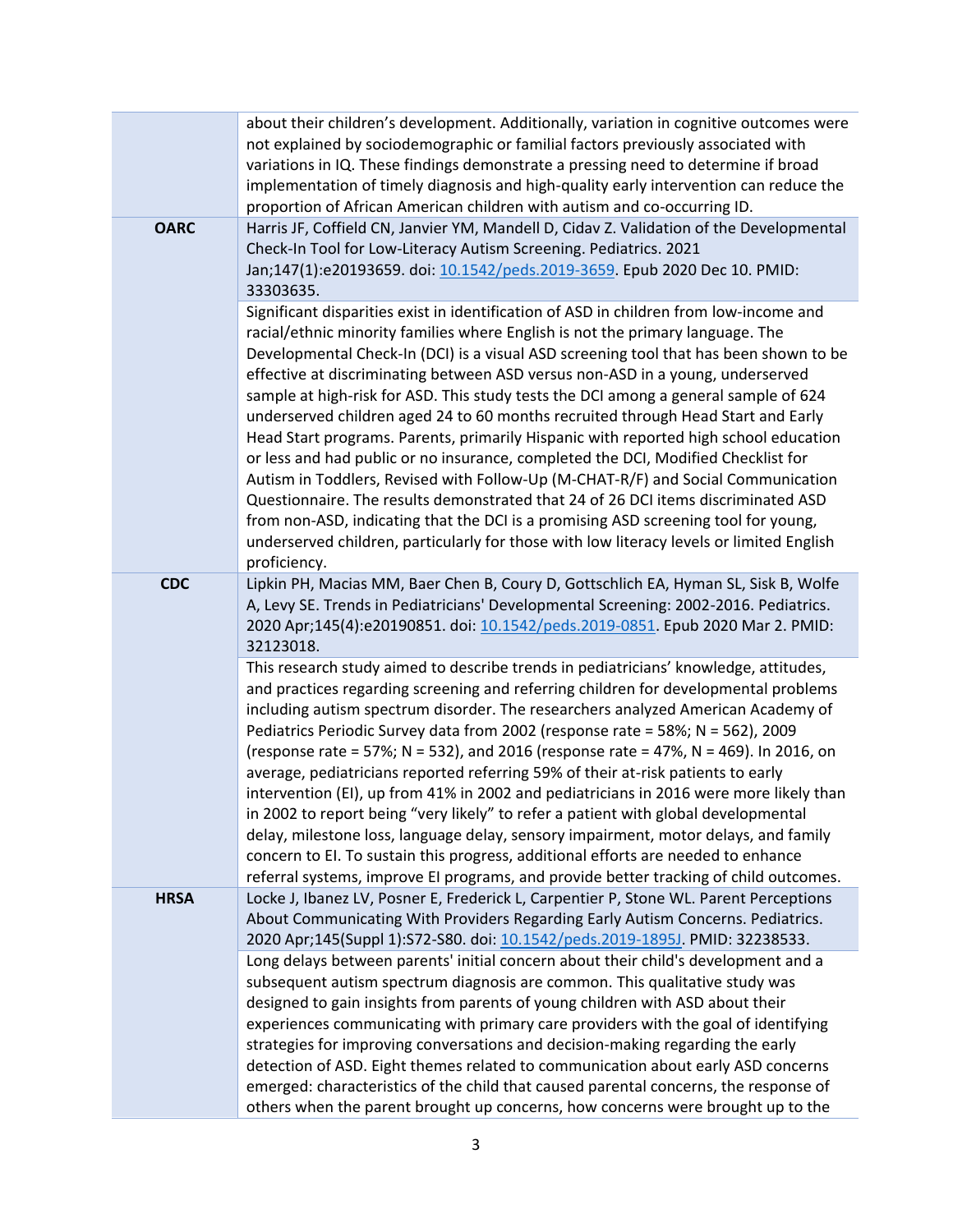|              | parent by others, parental responses when others mentioned concerns, information<br>seeking, barriers to and facilitators of acting on concerns, and recommendations to<br>providers. Parent responses suggest the need for increased use of shared decision-<br>making strategies and areas for process improvements.                                                                                                                                                                                                                                                                                                                                                                                                                                                                                                                                                                       |
|--------------|----------------------------------------------------------------------------------------------------------------------------------------------------------------------------------------------------------------------------------------------------------------------------------------------------------------------------------------------------------------------------------------------------------------------------------------------------------------------------------------------------------------------------------------------------------------------------------------------------------------------------------------------------------------------------------------------------------------------------------------------------------------------------------------------------------------------------------------------------------------------------------------------|
| <b>NICHD</b> | Major S, Campbell K, Espinosa S, Baker JP, Carpenter KL, Sapiro G, Vermeer S, Dawson<br>G. Impact of a digital Modified Checklist for Autism in Toddlers-Revised on likelihood<br>and age of autism diagnosis and referral for developmental evaluation. Autism. 2020<br>Oct;24(7):1629-1638. doi: 10.1177/1362361320916656. Epub 2020 May 28. PMID:<br>32466674; PMCID: PMC7541635                                                                                                                                                                                                                                                                                                                                                                                                                                                                                                          |
|              | This project was conducted in a primary care clinic where a universal ASD screening<br>policy was implemented for all children seen for 18- and 24-months' well-child visits.<br>This study compared the paper and pencil version of the M-CHAT-R to a tablet or<br>digital version of the M-CHAT-R. Results showed that the likelihood of receiving<br>referral for an ASD developmental evaluation was increased when patients were<br>screened with the tablet screener. While the difference in the age of referral between<br>the two groups was not statistically significant, the mean difference of 4 months<br>(paper group=26.8 months, digital group=23.1) is of high clinical importance. The<br>investigators noted that the primary care physicians benefited from the automatic<br>scoring feature of the tablet and the information provided by the tablet.                  |
| <b>ED</b>    | Mozolic-Staunton B, Donelly M, Yoxall J, Barbaro J, Early detection for better<br>outcomes: Universal developmental surveillance for autism across health and early<br>childhood education settings. Research in Autism Spectrum Disorders. 2020 Mar;71<br>101496, ISSN 1750-9467. doi: 10.1016/j.rasd.2019.101496                                                                                                                                                                                                                                                                                                                                                                                                                                                                                                                                                                           |
|              | The SACS (Social Attention and Communication Surveillance tool) has been developed<br>and validated as a single-step, population-level ASD screening tool for primary health-<br>care professionals. In a study with 125 nurses, 60 early childhood professionals, and<br>over 14,000 children, the researchers investigated whether the SACS could also be<br>used as a universal screening tool by early childhood educational professionals. They<br>compared SACS-R data and data from another screening tool (PEDS Path ASD), from<br>both community heath settings and early childhood education settings. The findings<br>suggest that the SACS has a higher positive predictive value than the PEDS tool and<br>can be employed for universal developmental surveillance by a range of professionals<br>in both health and education settings.                                       |
| ED           | Safer-Lichtenstein J, McIntyre LL. Comparing Autism Symptom Severity Between<br>Children With a Medical Autism Diagnosis and an Autism Special Education Eligibility.<br>Focus on Autism and Other Developmental Disabilities. 2020;35(3):186-192.<br>doi:10.1177/1088357620922162                                                                                                                                                                                                                                                                                                                                                                                                                                                                                                                                                                                                           |
|              | Rates of children identified as having autism spectrum disorder (ASD) continue to<br>increase in both medical and school settings. This study included a sample of 73<br>school-age children with ASD and sought to examine differences in ASD symptom<br>severity, adaptive functioning, and challenging behaviors between those identified in<br>the medical system versus those identified in schools. The results indicated that the<br>children receiving special education in the category of ASD who did not have clinical<br>ASD diagnoses, relative to students with medical ASD diagnoses, were assessed by<br>clinicians as having less severe ASD symptoms but were reported by parents as having<br>similar levels of adaptive functioning and challenging behaviors. These findings call<br>attention to the need for further investigation of a range of questions, including |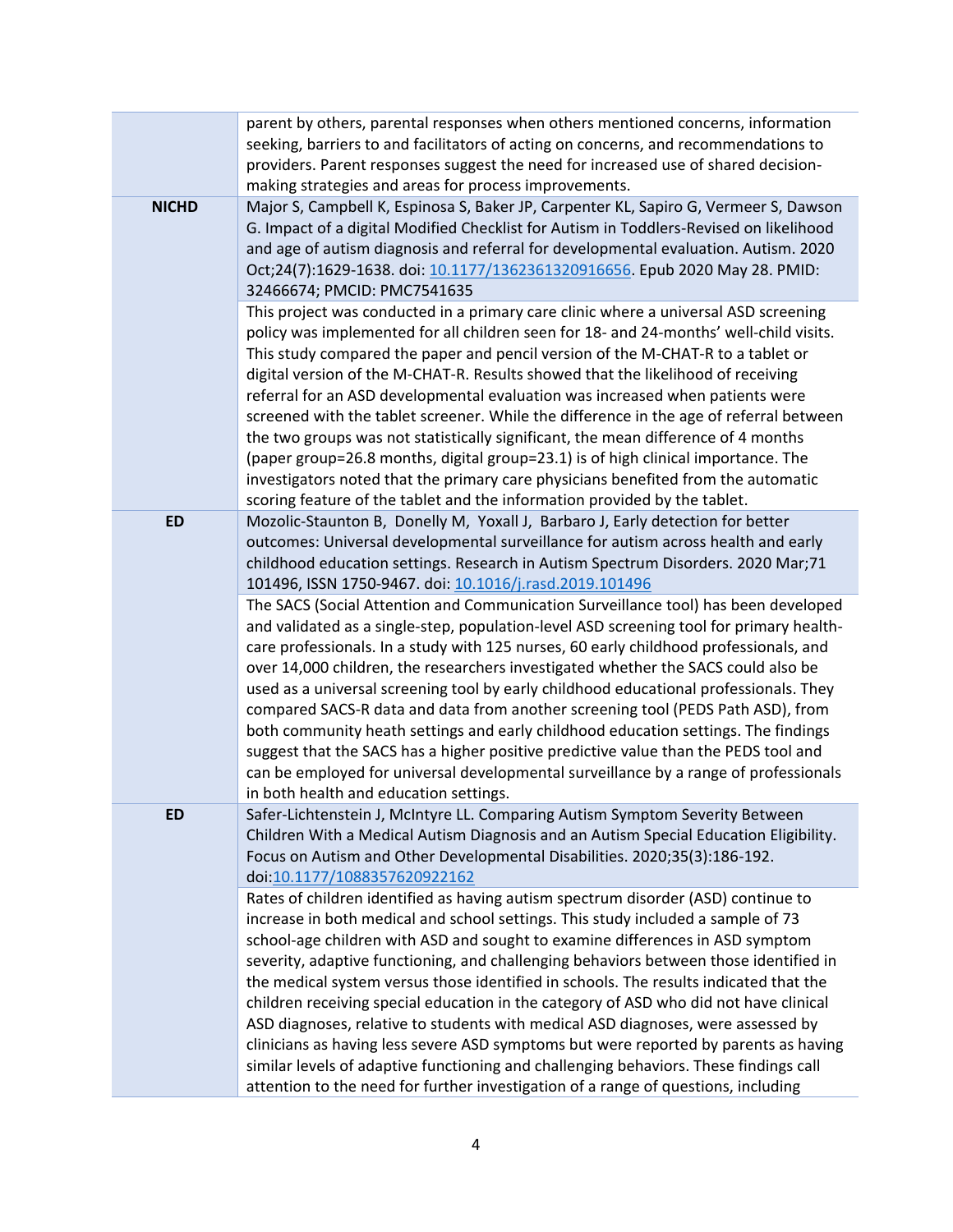<span id="page-4-0"></span>

|              | whether the special education label of ASD has unintended impacts on expectations or<br>other implications.                                                                                                                                                                                                                                                                                                                                                                                                                                                                                                                                                                                                                                                                                                                                                                         |
|--------------|-------------------------------------------------------------------------------------------------------------------------------------------------------------------------------------------------------------------------------------------------------------------------------------------------------------------------------------------------------------------------------------------------------------------------------------------------------------------------------------------------------------------------------------------------------------------------------------------------------------------------------------------------------------------------------------------------------------------------------------------------------------------------------------------------------------------------------------------------------------------------------------|
| <b>NICHD</b> | Shields RH, Kaat AJ, McKenzie FJ, Drayton A, Sansone SM, Coleman J, Michalak C, Riley<br>K, Berry-Kravis E, Gershon RC, Widaman KF, Hessl D. Validation of the NIH Toolbox<br>Cognitive Battery in intellectual disability. Neurology. 2020 Mar 24;94(12):e1229-<br>e1240. doi: 10.1212/WNL.0000000000009131. Epub 2020 Feb 24. PMID: 32094241;<br>PMCID: PMC7274932.                                                                                                                                                                                                                                                                                                                                                                                                                                                                                                               |
|              | The research team of the University of California Davis Medical Center adapted the<br>NIH Toolbox Cognitive Battery for people with intellectual disabilities. The researchers<br>validated the battery and its modifications by assessing 242 people ages 6 through 25<br>with fragile X syndrome, Down syndrome, or other disabilities. They found that the<br>battery produced reliable and valid results for those with a mental age of 5 years and<br>above. Given the dearth of objective and scalable measures that are sensitive to<br>change, the availability of a valid measure, appropriate for use in clinical trials<br>involving individuals with intellectual and developmental disabilities, could move the<br>field forward.                                                                                                                                      |
|              | <b>Question 2: Biology</b>                                                                                                                                                                                                                                                                                                                                                                                                                                                                                                                                                                                                                                                                                                                                                                                                                                                          |
| <b>OARC</b>  | Fazel Darbandi S, Robinson Schwartz SE, Pai EL, Everitt A, Turner ML, Cheyette BNR,<br>Willsey AJ, State MW, Sohal VS, Rubenstein JLR. Enhancing WNT Signaling Restores<br>Cortical Neuronal Spine Maturation and Synaptogenesis in Tbr1 Mutants. Cell Rep.<br>2020 Apr 14;31(2):107495. doi: 10.1016/j.celrep.2020.03.059. PMID: 32294447;<br>PMCID: PMC7473600.                                                                                                                                                                                                                                                                                                                                                                                                                                                                                                                   |
|              | The transcription factor Tbr1 has been identified as a high-confidence ASD gene, and<br>researchers have previously shown that its function is critical for the maintenance of<br>cortical neurons. In this study, the authors found through single-cell RNA sequencing<br>that additional ASD genes, including Gsk36 in the WNT-signaling pathway, are<br>regulated by Tbr1. Additionally, LiCl, a drug approved by the U.S. FDA, and a GSK3ß<br>inhibitor rescued neuronal defects in Tbr1 mutants, suggesting that these therapeutic<br>approaches could have relevance for some forms of ASD.                                                                                                                                                                                                                                                                                   |
| <b>OARC</b>  | Gonatopoulos-Pournatzis T, Niibori R, Salter EW, Weatheritt RJ, Tsang B, Farhangmehr<br>S, Liang X, Braunschweig U, Roth J, Zhang S, Henderson T, Sharma E, Quesnel-Vallières<br>M, Permanyer J, Maier S, Georgiou J, Irimia M, Sonenberg N, Forman-Kay JD, Gingras<br>AC, Collingridge GL, Woodin MA, Cordes SP, Blencowe BJ. Autism-Misregulated eIF4G<br>Microexons Control Synaptic Translation and Higher Order Cognitive Functions. Mol<br>Cell. 2020 Mar 19;77(6):1176-1192.e16. doi: 10.1016/j.molcel.2020.01.006. Epub 2020<br>Jan 29. PMID: 31999954.                                                                                                                                                                                                                                                                                                                     |
|              | Microexons are short exons of 3-27 nucleotides and result from alternative splicing<br>RNA regulated by the serine/arginine repetitive matrix protein 4 (SRRM4). SRRM4<br>expression levels are decreased in the brains of individuals with ASD with unknown<br>cause, and mice with lower levels of SRRM4 show microexon misregulation and<br>multiple ASD-like symptoms. In addition to microexon splicing, misregulation of<br>protein translation is known to be associated with ASD. This study investigates the role<br>of microexons in the translation initiation factor eIF4G. Deletion of microexons in<br>eIF4G specifically increased translation of proteins that control neuronal activity,<br>leading to an activated neuronal state. Mice without the eIF4G microexons display<br>altered social behavior, memory, and learning deficits. The results demonstrate a |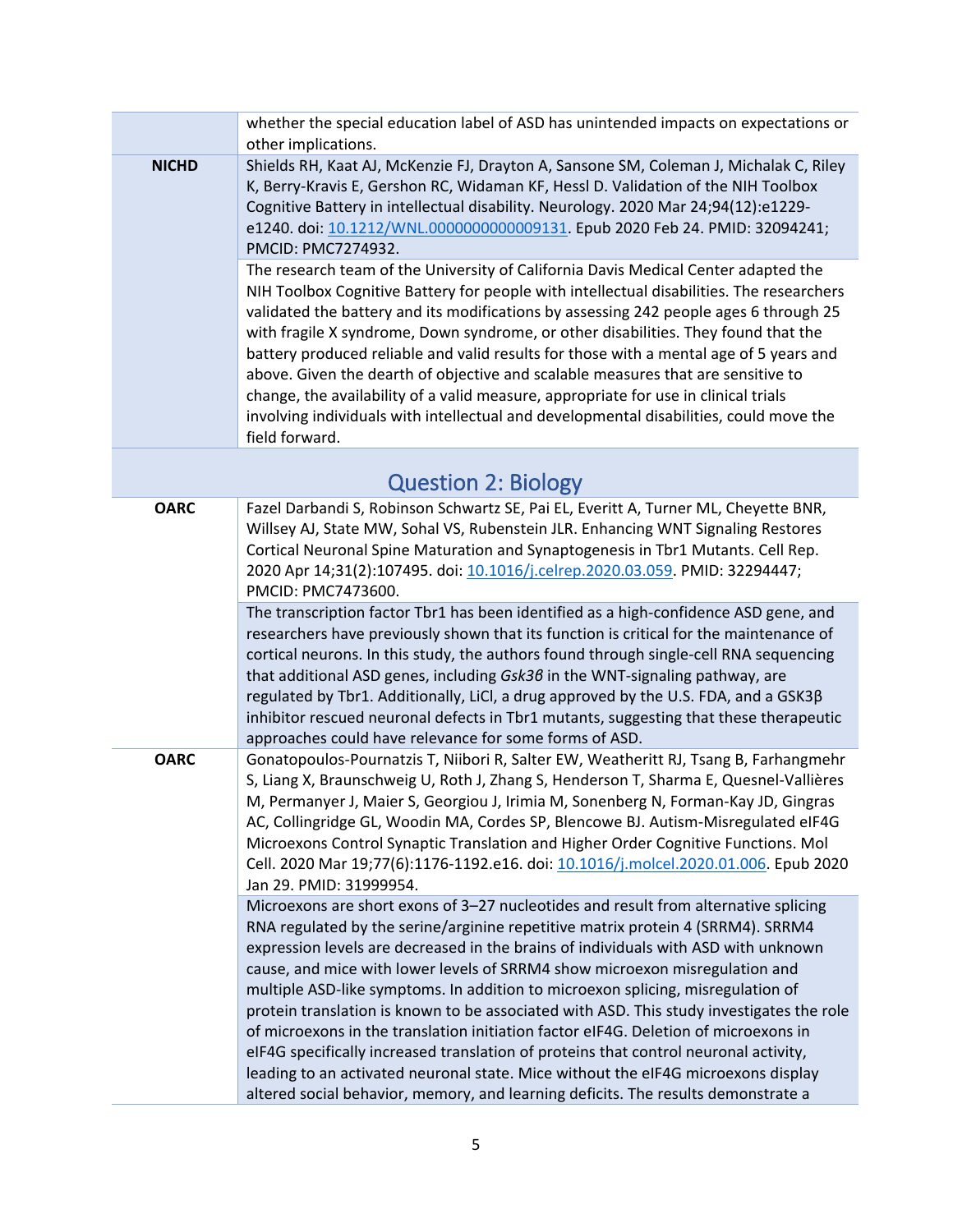|              | critical function for eIF4G microexons in neuronal protein translation and animal<br>behavior and suggest that microexon-controlled disruption of protein production may<br>commonly arise in ASD.                                                                                                                                                                                                                                                                                                                                                                                                                                                                                                                                                                                                                                                         |
|--------------|------------------------------------------------------------------------------------------------------------------------------------------------------------------------------------------------------------------------------------------------------------------------------------------------------------------------------------------------------------------------------------------------------------------------------------------------------------------------------------------------------------------------------------------------------------------------------------------------------------------------------------------------------------------------------------------------------------------------------------------------------------------------------------------------------------------------------------------------------------|
| <b>NINDS</b> | Lutz AK, Pfaender S, Incearap B, Ioannidis V, Ottonelli I, Föhr KJ, Cammerer J, Zoller M,<br>Higelin J, Giona F, Stetter M, Stoecker N, Alami NO, Schön M, Orth M, Liebau S, Barbi<br>G, Grabrucker AM, Delorme R, Fauler M, Mayer B, Jesse S, Roselli F, Ludolph AC,<br>Bourgeron T, Verpelli C, Demestre M, Boeckers TM. Autism-associated SHANK3<br>mutations impair maturation of neuromuscular junctions and striated muscles. Sci<br>Transl Med. 2020 Jun 10;12(547):eaaz3267. doi: 10.1126/scitranslmed.aaz3267. PMID:<br>32522805.                                                                                                                                                                                                                                                                                                                 |
|              | Mutations of Shank3 are associated with ASD and Phelan-McDermid syndrome.<br>Decreased muscle tone is an early clinical symptom in SHANK3-associated ASD. Here,<br>researchers used patient-derived human induced pluripotent stem cells, Shank3<br>mutant mice, and muscle biopsies from patients with Phelan-McDermid syndrome to<br>analyze the role of SHANK3 on muscle motor unit development. Both patient-derived<br>material and the mouse model show that SHANK3 is important for maturation of<br>neuromuscular junctions. Tirasemtiv, an experimental drug that sensitizes muscle<br>fibers to calcium and in development for amyotrophic lateral sclerosis, resucued<br>motor defects in Shank3 mutant mice. These results suggest that Tirasemtiv may be<br>effective for treating muscle tone defects in ASD patients with Shank3 mutations. |
| <b>NICHD</b> | MacDuffie KE, Shen MD, Dager SR, Styner MA, Kim SH, Paterson S, Pandey J, St John T,<br>Elison JT, Wolff JJ, Swanson MR, Botteron KN, Zwaigenbaum L, Piven J, Estes AM. Sleep<br>Onset Problems and Subcortical Development in Infants Later Diagnosed With Autism<br>Spectrum Disorder. Am J Psychiatry. 2020 Jun 1;177(6):518-525. doi:<br>10.1176/appi.ajp.2019.19060666. Epub 2020 May 7. PMID: 32375538; PMCID:<br>PMC7519575.                                                                                                                                                                                                                                                                                                                                                                                                                        |
|              | Young children at risk for autism spectrum disorder (ASD) who have difficulty falling<br>asleep and going back to sleep after awakening are more likely to develop ASD than at<br>risk children without these sleep problems. This study found that sleep onset<br>problems were more common at 6-12 months in infants who later developed ASD.<br>Infant sleep onset problems were related to hippocampal volume trajectories from 6<br>to 24 months only for infants at high risk who developed ASD. These findings provide<br>initial evidence that sleep onset problems in the first year of life can come before ASD<br>diagnosis and are associated with altered neurodevelopmental trajectories in infants<br>at high familial risk who go on to develop ASD.                                                                                       |
| <b>NICHD</b> | Oztan O, Garner JP, Constantino JN, Parker KJ. Neonatal CSF vasopressin concentration<br>predicts later medical record diagnoses of autism spectrum disorder. Proc Natl Acad<br>Sci U S A. 2020 May 12;117(19):10609-10613. doi: 10.1073/pnas.1919050117. Epub<br>2020 Apr 27. PMID: 32341146; PMCID: PMC7229671.                                                                                                                                                                                                                                                                                                                                                                                                                                                                                                                                          |
|              | In this study, scientists identified a possible early biological marker of ASD in a unique<br>set of frozen samples of cerebrospinal fluid (CSF) that had been collected from 1,632<br>infants during hospital treatment for minor fever illnesses. Analysis of the samples<br>found significantly lower concentrations of the so-called "social" neuropeptide,<br>arginine vasopressin (AVP), in the CSF of a subset of infants who were later diagnosed<br>with ASD, compared with CSF from unaffected children. This suggests that a biomarker<br>of autism may be present before behavioral symptoms emerge. If replicated, this<br>approach could be useful for assessing autism risk and facilitating early intervention in<br>high-risk individuals.                                                                                                |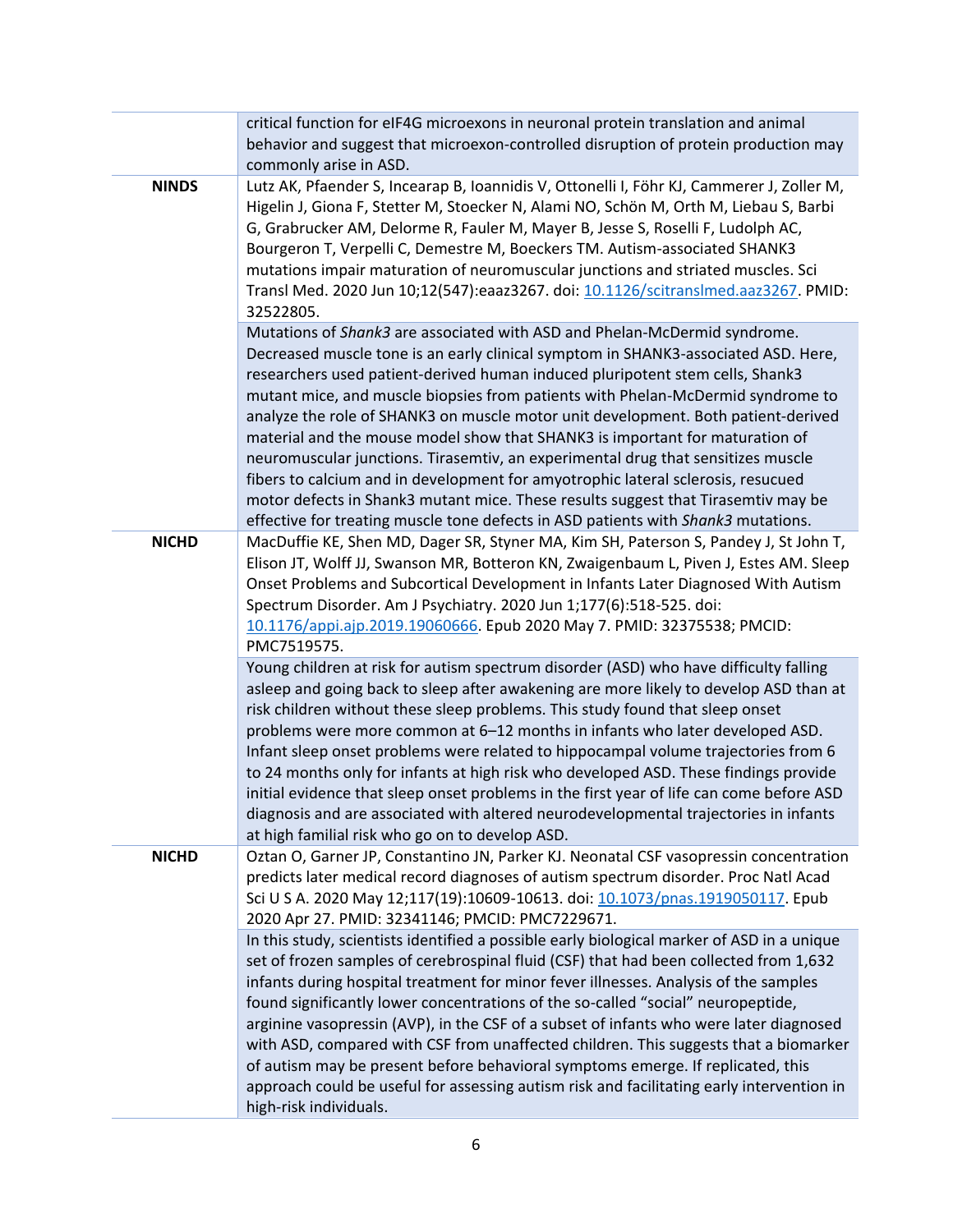| <b>OARC</b>  | Simonoff E, Kent R, Stringer D, Lord C, Briskman J, Lukito S, Pickles A, Charman T, Baird<br>G. Trajectories in Symptoms of Autism and Cognitive Ability in Autism From Childhood<br>to Adult Life: Findings From a Longitudinal Epidemiological Cohort. J Am Acad Child<br>Adolesc Psychiatry. 2020 Dec;59(12):1342-1352. doi: 10.1016/j.jaac.2019.11.020. Epub<br>2019 Dec 19. PMID: 31863881.                                                                                                                                                                                                                                                                                                                                                                                                                                                                                                                                                                                                                                                                                                                                                                                   |
|--------------|------------------------------------------------------------------------------------------------------------------------------------------------------------------------------------------------------------------------------------------------------------------------------------------------------------------------------------------------------------------------------------------------------------------------------------------------------------------------------------------------------------------------------------------------------------------------------------------------------------------------------------------------------------------------------------------------------------------------------------------------------------------------------------------------------------------------------------------------------------------------------------------------------------------------------------------------------------------------------------------------------------------------------------------------------------------------------------------------------------------------------------------------------------------------------------|
|              | IQ and autism symptoms are related to functional adult outcomes, including<br>independent living and employment. This study uses a longitudinal population-based<br>autism cohort to track cognition and autism symptoms from childhood to early<br>adulthood. IQ in 126 participants with ASD increased significantly by an average of<br>7.48 points between the ages of 12 and 23, but symptoms of autism in the<br>participants remained unchanged. Participants in mainstream schools showed<br>significantly fewer ASD symptoms at 23 years versus those in specialist settings. These<br>findings suggest that identifying the role of educational and social experiences and<br>interventions to promote cognitive development for people with ASD during the<br>second decade of life is an important area of future research.                                                                                                                                                                                                                                                                                                                                            |
| <b>NINDS</b> | Tai C, Chang CW, Yu GQ, Lopez I, Yu X, Wang X, Guo W, Mucke L. Tau Reduction<br>Prevents Key Features of Autism in Mouse Models. Neuron. 2020 May 6;106(3):421-<br>437.e11. doi: 10.1016/j.neuron.2020.01.038. Epub 2020 Mar 2. PMID: 32126198;<br>PMCID: PMC7210056.                                                                                                                                                                                                                                                                                                                                                                                                                                                                                                                                                                                                                                                                                                                                                                                                                                                                                                              |
|              | The neuronal protein Tau is important for neuronal structure and function. Previous<br>research demonstrated that reducing levels of Tau suppressed epilepsy and learning<br>and memory deficits in a mouse model of Dravet syndrome, a treatment-resistant<br>seizure disorder frequently associated with signs of autism. This paper expands upon<br>the previous research and investigated the role of Tau in two mouse models with<br>distinct genetic causes which both exhibit similar behavioral traits associated with<br>autism such as repetitive behavior and defects in social interaction and<br>communication. These ASD-related traits were prevented or diminished by partial or<br>complete genetic removal of Tau. The results suggest a role for Tau in some types of<br>ASD and point to Tau reduction as a potential therapeutic strategy.                                                                                                                                                                                                                                                                                                                    |
| <b>OARC</b>  | Trakoshis S, Martínez-Cañada P, Rocchi F, Canella C, You W, Chakrabarti B, Ruigrok AN,<br>Bullmore ET, Suckling J, Markicevic M, Zerbi V; MRC AIMS Consortium, Baron-Cohen S,<br>Gozzi A, Lai MC, Panzeri S, Lombardo MV. Intrinsic excitation-inhibition imbalance<br>affects medial prefrontal cortex differently in autistic men versus women. Elife. 2020<br>Aug 4;9:e55684. doi: 10.7554/eLife.55684. PMID: 32746967; PMCID: PMC7402681.                                                                                                                                                                                                                                                                                                                                                                                                                                                                                                                                                                                                                                                                                                                                      |
|              | Research of rare mutations that cause autism show that autistic individuals have<br>higher levels of excitatory neuronal activity whereas inhibitory neuronal activity<br>outweighs excitatory activity in non-autistic individuals. While most people with<br>autism do not possess these mutations, many of these rare mutations occur on the sex<br>chromosome or are influenced by androgen hormones which regulate development of<br>typically male traits. The authors of this paper use computer modeling of brain scans<br>to ask if neuronal excitation and inhibition occur differently in men and women. Their<br>results demonstrate that, compared with autistic women, autistic men show a greater<br>imbalance between excitatory and inhibitory signaling in brain regions important for<br>social cognition, many of which are strongly affected by androgen hormones. These<br>results may explain why autistic women seem to camouflage autistic traits more<br>commonly than men. These findings suggest that being able to detect imbalances in<br>excitatory versus inhibitory activity using standard brain imaging could be useful for<br>clinical trials. |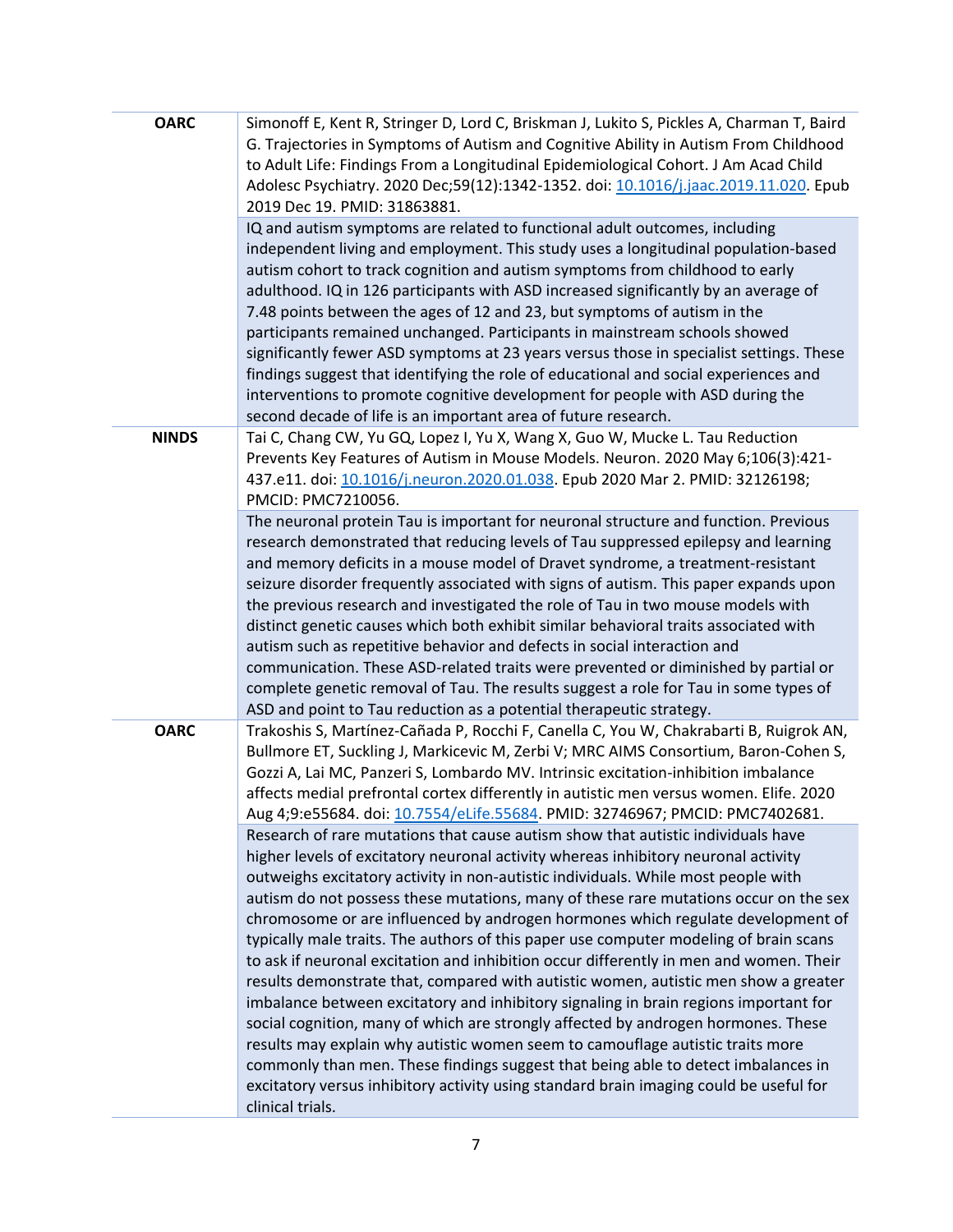<span id="page-7-0"></span>

| <b>Question 3: Risk Factors</b> |                                                                                                                                                                                                                                                                                                                                                                                                                                                                                                                                                                                                                                                                                                                                                                                                                                                                                                                                                                |
|---------------------------------|----------------------------------------------------------------------------------------------------------------------------------------------------------------------------------------------------------------------------------------------------------------------------------------------------------------------------------------------------------------------------------------------------------------------------------------------------------------------------------------------------------------------------------------------------------------------------------------------------------------------------------------------------------------------------------------------------------------------------------------------------------------------------------------------------------------------------------------------------------------------------------------------------------------------------------------------------------------|
| <b>NICHD</b>                    | Bai D, Marrus N, Yip BHK, Reichenberg A, Constantino JN, Sandin S. Inherited Risk for<br>Autism Through Maternal and Paternal Lineage. Biol Psychiatry. 2020 Sep<br>15;88(6):480-487. doi: 10.1016/j.biopsych.2020.03.013. Epub 2020 Apr 2. PMID:<br>32430199; PMCID: PMC7483301.                                                                                                                                                                                                                                                                                                                                                                                                                                                                                                                                                                                                                                                                              |
|                                 | In the current study, researchers analyzed data from Swedish national registers of<br>births and family relationships of children born from 2003 to 2012. Roughly 1.5% of<br>the children were diagnosed with ASD. Offspring of mothers with one or more siblings<br>with ASD were about three times more likely than children in the general population<br>to have ASD. Children of fathers with one or more siblings with ASD were twice as<br>likely as children in the general population to have ASD. These results provide the first<br>population-wide estimate of ASD risk for children of parents who have a sibling with<br>ASD.                                                                                                                                                                                                                                                                                                                     |
| <b>NIEHS</b>                    | Bilinovich SM, Lewis K, Thompson BL, Prokop JW, Campbell DB. Environmental<br>Epigenetics of Diesel Particulate Matter Toxicogenomics. Int J Environ Res Public<br>Health. 2020 Oct 10;17(20):7386. doi: 10.3390/ijerph17207386. PMID: 33050454;<br>PMCID: PMC7650680.                                                                                                                                                                                                                                                                                                                                                                                                                                                                                                                                                                                                                                                                                         |
|                                 | Building on research that has found exposure to vehicle exhaust and diesel particulate<br>matter (DPM) as a risk factor for autism, this study used data from the Comparative<br>Toxicogenomics Database (CTD), a public database of information on the interactions<br>between genes, diseases, and chemicals, cell culture exposure studies, and phenotypic<br>genetics to study the potential mechanisms and interactions between genes<br>associated with autism risk and exposure to DPM. They identified enhancer/promoter<br>elements with differential chromosome accessibility in response to DPM exposure,<br>including those that target transcription factors associated with both<br>neurodevelopment and responses to environmental stressors. This paper highlights a<br>new strategy to study interactions and associations between genetic factors and<br>environmental exposures that may alter brain development to modify risk for autism. |
| <b>OARC</b>                     | Chiang AH, Chang J, Wang J, Vitkup D. Exons as units of phenotypic impact for<br>truncating mutations in autism. Mol Psychiatry. 2020 Oct 27. doi: 10.1038/s41380-<br>020-00876-3 Epub ahead of print. PMID: 33110259.                                                                                                                                                                                                                                                                                                                                                                                                                                                                                                                                                                                                                                                                                                                                         |
|                                 | An exon is a coding region of a gene that contains the information required to encode<br>a protein. This study found that people with autism who carry truncating mutations in<br>the same exon frequently have strikingly similar cognitive abilities and behaviors. The<br>researchers found that exons biased toward prenatal expression preferentially<br>contribute towards lower IQ phenotypes in ASD, while exons biased towards postnatal<br>expression contribute towards higher IQ phenotypes in ASD. These results have<br>important implications for precision medicine and suggest that exons, rather than<br>genes, often represent a unit of effective phenotypic impact for truncating mutations<br>in autism.                                                                                                                                                                                                                                 |
| <b>NINDS</b>                    | Jensen M, Smolen C, Girirajan S. Gene discoveries in autism are biased towards<br>comorbidity with intellectual disability. J Med Genet. 2020 Sep;57(9):647-652. doi:<br>10.1136/jmedgenet-2019-106476. Epub 2020 Mar 9. PMID: 32152248; PMCID:<br>PMC7483239.                                                                                                                                                                                                                                                                                                                                                                                                                                                                                                                                                                                                                                                                                                 |
|                                 | Intellectual disability (ID) is often comorbid with autism. This presents challenges for<br>diagnosis and for identifying genetic factors specifically associated with autism. In this                                                                                                                                                                                                                                                                                                                                                                                                                                                                                                                                                                                                                                                                                                                                                                         |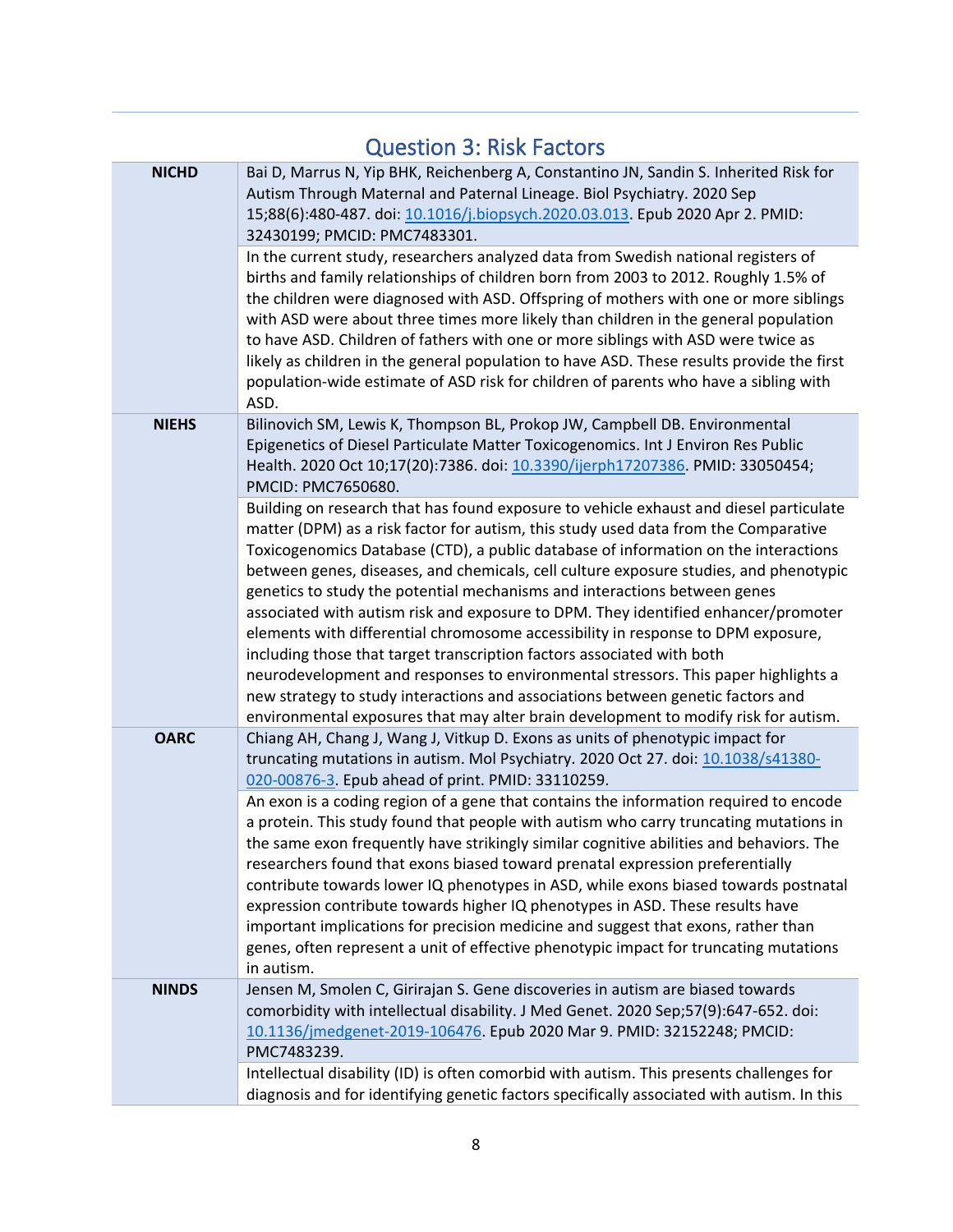|              | study, researchers analyzed genetic variants in individuals with autism who had either<br>ID or normal cognitive function. The results suggest that de novo variants (new<br>variants not present in either parent) affecting autism-associated genes likely<br>contribute towards autism and ID comorbidity. In contrast, other genetic factors (e.g.,<br>missense variants, common variants, variants in regulatory and non-coding regions)<br>likely contribute to cases of autism without comorbid ID.                                                                                                                                                                                                                                                                                                                                                                                                                                                                                                                                                                                                                                   |
|--------------|----------------------------------------------------------------------------------------------------------------------------------------------------------------------------------------------------------------------------------------------------------------------------------------------------------------------------------------------------------------------------------------------------------------------------------------------------------------------------------------------------------------------------------------------------------------------------------------------------------------------------------------------------------------------------------------------------------------------------------------------------------------------------------------------------------------------------------------------------------------------------------------------------------------------------------------------------------------------------------------------------------------------------------------------------------------------------------------------------------------------------------------------|
| <b>NICHD</b> | McDonald NM, Senturk D, Scheffler A, Brian JA, Carver LJ, Charman T, Chawarska K,<br>Curtin S, Hertz-Piccioto I, Jones EJH, Klin A, Landa R, Messinger DS, Ozonoff S, Stone<br>WL, Tager-Flusberg H, Webb SJ, Young G, Zwaigenbaum L, Jeste SS. Developmental<br>Trajectories of Infants With Multiplex Family Risk for Autism: A Baby Siblings Research<br>Consortium Study. JAMA Neurol. 2020 Jan 1;77(1):73-81. doi:<br>10.1001/jamaneurol.2019.3341. PMID: 31589284; PMCID: PMC6784852.<br>This longitudinal study of 445 children with multiplex (more than one sibling with ASD)<br>or single-incidence (one sibling with ASD) family history of autism indicated that 68%                                                                                                                                                                                                                                                                                                                                                                                                                                                             |
|              | of children from multiplex families vs 43% of those from single-incidence families had<br>ASD or atypical development at 3-years of age. Children without ASD did not differ in<br>ASD symptoms based on family risk status, but multiplex status was associated with<br>lower cognitive abilities and adaptive skills. This study described heterogeneity in<br>developmental trajectories and outcomes related to different levels of familial risk,<br>suggesting that infants with a multiplex family history of ASD should be monitored<br>early and often and referred for early intervention services at the first sign of concern.                                                                                                                                                                                                                                                                                                                                                                                                                                                                                                   |
| <b>NIEHS</b> | Oulhote Y, Lanphear B, Braun JM, Webster GM, Arbuckle TE, Etzel T, Forget-Dubois N,<br>Seguin JR, Bouchard MF, MacFarlane A, Ouellet E, Fraser W, Muckle G. Gestational<br>Exposures to Phthalates and Folic Acid, and Autistic Traits in Canadian Children.<br>Environ Health Perspect. 2020 Feb;128(2):27004. doi: 10.1289/EHP5621. Epub 2020<br>Feb 19. PMID: 32073305; PMCID: PMC7064316.                                                                                                                                                                                                                                                                                                                                                                                                                                                                                                                                                                                                                                                                                                                                                |
|              | Phthalates, a class of chemicals that are widely used in consumer products, have been<br>linked to endocrine disruption that has been implicated in neurodevelopmental and<br>altered neurobehavioral outcomes. This study expanded on previous research on<br>prenatal exposure to phthalates and risk of autism. Researchers found that children<br>with higher first trimester exposure to specific phthalate metabolites had higher total<br>Social Responsiveness Scale (SRS) T-scores, which indicate a greater degree of social<br>impairment. They further studied the mediation of these effects by folic acid<br>supplementation and found that the effect of phthalate exposure on child SRS score<br>was significantly attenuated by sufficient (>400ug/d) maternal supplementation with<br>folic acid. This paper is the first study to look at the mediation of the effect of common<br>phthalate exposures on autistic traits by prenatal folic acid supplementation. It<br>contributes to the growing body of literature on prenatal folic acid as a modifier of<br>risks of autism due to environmental chemical exposures. |
| <b>NINDS</b> | Satterstrom FK, Kosmicki JA, Wang J, Breen MS, De Rubeis S, An JY, Peng M, Collins R,<br>Grove J, Klei L, Stevens C, Reichert J, Mulhern MS, Artomov M, Gerges S, Sheppard B,<br>Xu X, Bhaduri A, Norman U, Brand H, Schwartz G, Nguyen R, Guerrero EE, Dias C;<br>Autism Sequencing Consortium; iPSYCH-Broad Consortium, Betancur C, Cook EH,<br>Gallagher L, Gill M, Sutcliffe JS, Thurm A, Zwick ME, Børglum AD, State MW, Cicek AE,<br>Talkowski ME, Cutler DJ, Devlin B, Sanders SJ, Roeder K, Daly MJ, Buxbaum JD. Large-<br>Scale Exome Sequencing Study Implicates Both Developmental and Functional<br>Changes in the Neurobiology of Autism. Cell. 2020 Feb 6;180(3):568-584.e23. doi:                                                                                                                                                                                                                                                                                                                                                                                                                                             |
|              | 10.1016/j.cell.2019.12.036. Epub 2020 Jan 23. PMID: 31981491; PMCID: PMC7250485.                                                                                                                                                                                                                                                                                                                                                                                                                                                                                                                                                                                                                                                                                                                                                                                                                                                                                                                                                                                                                                                             |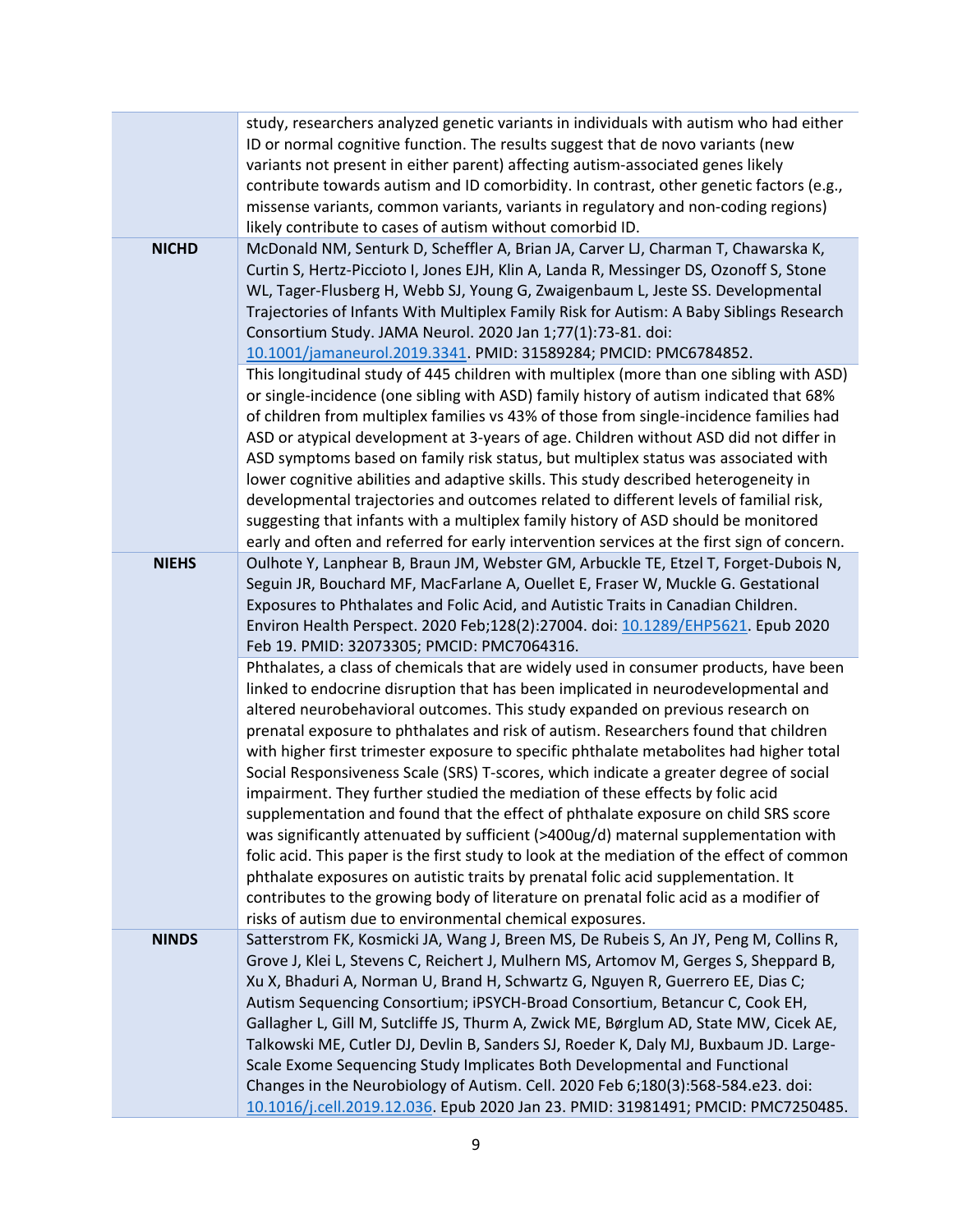|              | In this landmark study, the international Autism Sequencing Consortium analyzed the<br>DNA of over 35,000 people from around the world. They identified variants in 102<br>genes associated with increased risk of developing ASD, up from 65 identified<br>previously. Of the 102 genes, 60 had not been previously linked to ASD and 53 were<br>associated more specifically with ASD as opposed to intellectual disability or<br>developmental delay.                                                                                                                                                                                                                                                                                            |
|--------------|-----------------------------------------------------------------------------------------------------------------------------------------------------------------------------------------------------------------------------------------------------------------------------------------------------------------------------------------------------------------------------------------------------------------------------------------------------------------------------------------------------------------------------------------------------------------------------------------------------------------------------------------------------------------------------------------------------------------------------------------------------|
| <b>NINDS</b> | Trost B, Engchuan W, Nguyen CM, Thiruvahindrapuram B, Dolzhenko E, Backstrom I,<br>Mirceta M, Mojarad BA, Yin Y, Dov A, Chandrakumar I, Prasolava T, Shum N, Hamdan<br>O, Pellecchia G, Howe JL, Whitney J, Klee EW, Baheti S, Amaral DG, Anagnostou E,<br>Elsabbagh M, Fernandez BA, Hoang N, Lewis MES, Liu X, Sjaarda C, Smith IM, Szatmari<br>P, Zwaigenbaum L, Glazer D, Hartley D, Stewart AK, Eberle MA, Sato N, Pearson CE,<br>Scherer SW, Yuen RKC. Genome-wide detection of tandem DNA repeats that are<br>expanded in autism. Nature. 2020 Oct;586(7827):80-86. doi: 10.1038/s41586-020-<br>2579-z. Epub 2020 Jul 27. PMID: 32717741.                                                                                                    |
|              | A tandem DNA repeat is a sequence of two or more DNA base pairs that is repeated so<br>that the repeats lie adjacent to each other on the chromosome. The role of tandem<br>DNA repeats in the genetics of ASD is largely unknown. This study investigated tandem<br>repeats in 17,231 genomes of families with individuals with ASD. At 2,588 loci,<br>researchers found gene-associated expansions of tandem repeats that were rare<br>among controls and more prevalent among individuals with ASD than their siblings.<br>Overall, the results estimate that tandem repeat expansions make a collective<br>contribution to the risk of ASD of 2.6%.                                                                                             |
| <b>HRSA</b>  | Raghavan R, Selhub J, Paul L, Ji Y, Wang G, Hong X, Zuckerman B, Fallin MD, Wang X. A<br>prospective birth cohort study on cord blood folate subtypes and risk of autism<br>spectrum disorder. Am J Clin Nutr. 2020 Nov 11;112(5):1304-1317. doi:<br>10.1093/ajcn/ngaa208 PMID: 32844208; PMCID: PMC7657337.                                                                                                                                                                                                                                                                                                                                                                                                                                        |
|              | This study explored whether specific types of maternal plasma folate in cord blood<br>(cord blood unmetabolized folic acid (UMFA), 5-methyl tetrahydrofolate (THF), and<br>total folate) have differential association with increased risk of autism spectrum<br>disorder (ASD) in children. Findings revealed that cord total folate and maternal<br>supplement intake during second trimester were associated with higher cord UMFA.<br>Higher concentrations of cord UMFA, but not 5-methyl THF or total folate, were<br>associated with a greater risk of ASD in Black children but not in other racial/ethnic<br>groups studied. There was no significant association between cord 5-methyl THF, total<br>folate, DHFR genotype, and ASD risk. |
|              | <b>Question 4: Treatments and Interventions</b>                                                                                                                                                                                                                                                                                                                                                                                                                                                                                                                                                                                                                                                                                                     |

<span id="page-9-0"></span>**SSA** Andersen AM, Law JK, Marvin AR, Lipkin PH. Elopement Patterns and Caregiver Strategies. Journal of Autism and Developmental Disorders. 2020 Jun;50(6):2053- 2063. DOI: [10.1007/s10803-019-03961-x.](https://link.springer.com/article/10.1007%2Fs10803-019-03961-x) PMID: 30838492; PMCID: PMC6728233. Although a variety of interventions for elopement behaviors (EB) have been studied, studies have typically reported on only one intervention or variations on similar types of interventions, such as ABA therapies, and no studies have compared behavioral therapies and other kinds of interventions, such as environmental or electronic measures. Results from a survey sent to caregivers of children with ASD indicated most families reported multiple interventions for EB and rated interventions overall as effective but burdensome. Several interventions such as fencing, and window locks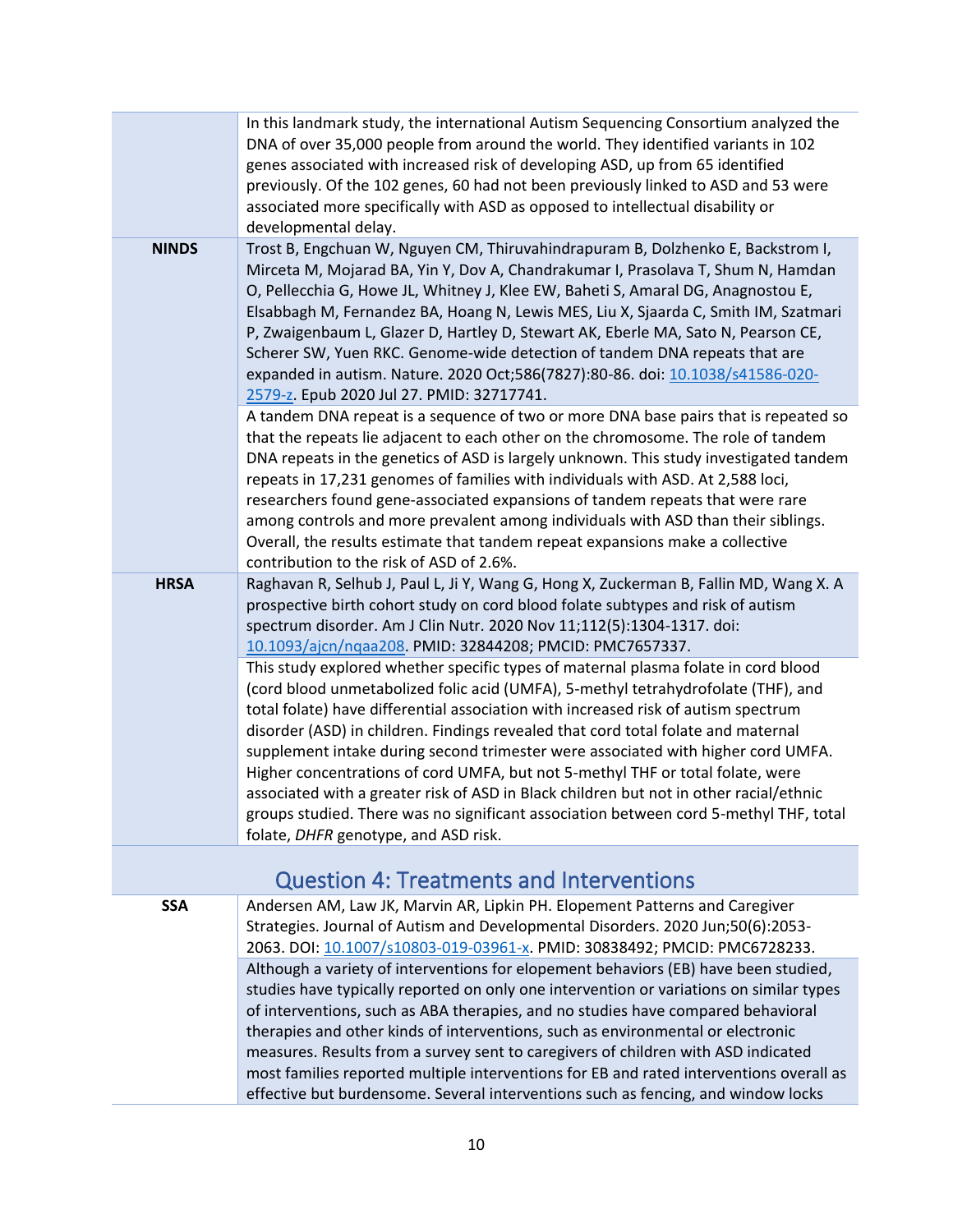|                     | had favorable effectiveness/burden profiles. Tracking devices were used infrequently<br>and rated as having low effectiveness. Behavioral specialists were commonly used,<br>rated as effective, and most often provided by insurance. Medications were rated as<br>having low effectiveness for EB, whether taken off-label for EB or for other reasons                                                                                                                                                                                                                                                                                                                                                                                  |
|---------------------|-------------------------------------------------------------------------------------------------------------------------------------------------------------------------------------------------------------------------------------------------------------------------------------------------------------------------------------------------------------------------------------------------------------------------------------------------------------------------------------------------------------------------------------------------------------------------------------------------------------------------------------------------------------------------------------------------------------------------------------------|
| <b>Dena Gassner</b> | Benevides TW, Shore SM, Andresen ML, Caplan R, Cook B, Gassner DL, Erves JM,<br>Hazlewood TM, King MC, Morgan L, Murphy LE, Purkis Y, Rankowski B, Rutledge SM,<br>Welch SP, Wittig K. Interventions to address health outcomes among autistic adults: A<br>systematic review. Autism. 2020 Aug;24(6):1345-1359. doi:<br>10.1177/1362361320913664. Epub 2020 May 11. PMID: 32390461; PMCID:<br>PMC7787674.                                                                                                                                                                                                                                                                                                                                |
|                     | Autistic adults have more health problems then their same-aged peers. Yet little<br>research has been conducted that focuses on addressing these health problems. In<br>order to guide future research, it is important to know what intervention studies have<br>been done to improve health outcomes among autistic adults. The project team and<br>student assistants read studies that were published between 2007 and 2018 in the<br>online research database, PubMed.                                                                                                                                                                                                                                                               |
| <b>OARC</b>         | Lindgren S, Wacker D, Schieltz K, Suess A, Pelzel K, Kopelman T, Lee J, Romani P,<br>O'Brien M. A Randomized Controlled Trial of Functional Communication Training via<br>Telehealth for Young Children with Autism Spectrum Disorder. J Autism Dev Disord.<br>2020 Dec;50(12):4449-4462. doi: 10.1007/s10803-020-04451-1. PMID: 32300910;<br>PMCID: PMC7572463.                                                                                                                                                                                                                                                                                                                                                                          |
|                     | This randomized controlled trial compares the effects of parent-conducted functional<br>communication training (FCT) for 38 young children with ASD aged 21-84 months.<br>Parents received FCT training from behavioral consultants via telehealth. FCT<br>treatment resulted in a reduction in problem behavior of 98% compared to limited<br>behavioral improvement in children receiving "treatment as usual" during a 12-week<br>period. Social communication and task completion also improved. This study<br>demonstrates that for children with ASD and moderate to severe behavior problems,<br>parent-implemented FCT using telehealth significantly reduced problem behavior,<br>while ongoing interventions typically did not. |
| <b>NINDS</b>        | McCamphill PK, Stoppel LJ, Senter RK, Lewis MC, Heynen AJ, Stoppel DC, Sridhar V,<br>Collins KA, Shi X, Pan JQ, Madison J, Cottrell JR, Huber KM, Scolnick EM, Holson EB,<br>Wagner FF, Bear MF. Selective inhibition of glycogen synthase kinase $3\alpha$ corrects<br>pathophysiology in a mouse model of fragile X syndrome. Sci Transl Med. 2020 May<br>20;12(544):eaam8572. doi: 10.1126/scitranslmed.aam8572. PMID: 32434848.                                                                                                                                                                                                                                                                                                       |
|                     | Fragile X syndrome (FXS) is one of the most common single gene causes of autism.<br>Studies in a mouse model of FXS suggest that the mGluR5 glutamate receptor is a key<br>disease mechanism. However, clinical trials of mGluR5 inhibitors have not been<br>successful, prompting research on alternative treatment strategies. This study shows<br>that when the enzyme glycogen synthase kinase 3 alpha was selectively inhibited, FXS<br>mice showed corrected protein synthesis, improved brain hyperexcitability, and other<br>measures. The results point to this inhibitor as a potential therapeutic approach for<br>FXS.                                                                                                        |
| <b>OARC</b>         | Rogers SJ, Yoder P, Estes A, Warren Z, McEachin J, Munson J, Rocha M, Greenson J,<br>Wallace L, Gardner E, Dawson G, Sugar CA, Hellemann G, Whelan F. A Multisite<br>Randomized Controlled Trial Comparing the Effects of Intervention Intensity and<br>Intervention Style on Outcomes for Young Children With Autism. J Am Acad Child                                                                                                                                                                                                                                                                                                                                                                                                    |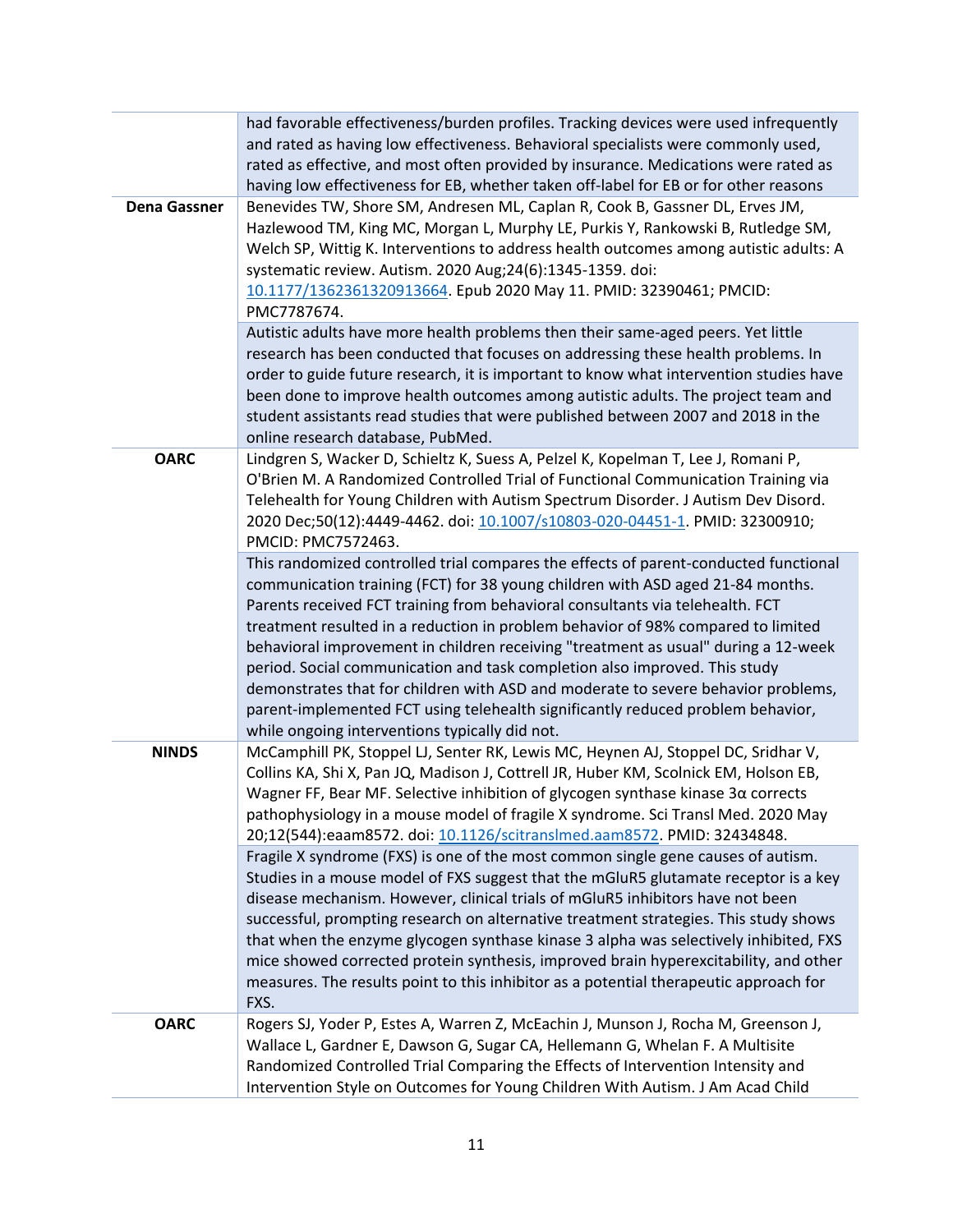|                 | Adolesc Psychiatry. 2020 Aug 24:S0890-8567(20)31350-2. doi:                                                                                                        |
|-----------------|--------------------------------------------------------------------------------------------------------------------------------------------------------------------|
|                 | 10.1016/j.jaac.2020.06.013. Epub ahead of print. PMID: 32853704.<br>This study examined the effects of 2 levels of treatment intensity (number of hours)           |
|                 | and 2 treatment styles on the progress of young children with autism spectrum                                                                                      |
|                 | disorder (ASD). Study results showed that toddlers performed the same regardless of                                                                                |
|                 | treatment intensity or teaching approach, and that child characteristics did not predict                                                                           |
|                 | outcomes. These findings highlight the importance of the rigorous implementation                                                                                   |
|                 | and study of autism intervention science.                                                                                                                          |
| Alycia Halladay | Sandbank M, Bottema-Beutel K, Crowley S, Cassidy M, Dunham K, Feldman JI, Crank J,                                                                                 |
|                 | Albarran SA, Raj S, Mahbub P, Woynaroski TG. Project AIM: Autism intervention meta-                                                                                |
|                 | analysis for studies of young children. Psychol Bull. 2020 Jan;146(1):1-29. doi:                                                                                   |
|                 | 10.1037/bul0000215. Epub 2019 Nov 25. PMID: 31763860.                                                                                                              |
|                 | In this comprehensive systematic review and meta-analysis of group design studies of                                                                               |
|                 | nonpharmacological early interventions designed for young children with autism                                                                                     |
|                 | spectrum disorder (ASD), we report summary effects across 7 early intervention types                                                                               |
|                 | (behavioral, developmental, naturalistic developmental behavioral intervention                                                                                     |
|                 | [NDBI], TEACCH, sensory-based, animal-assisted, and technology-based), and 15                                                                                      |
|                 | outcome categories indexing core and related ASD symptoms.                                                                                                         |
| <b>OARC</b>     | Solish A, Klemencic N, Ritzema A, Nolan V, Pilkington M, Anagnostou E, Brian J.                                                                                    |
|                 | Effectiveness of a modified group cognitive behavioral therapy program for anxiety in                                                                              |
|                 | children with ASD delivered in a community context. Mol Autism. 2020 May                                                                                           |
|                 | 13;11(1):34. doi: 10.1186/s13229-020-00341-6. PMID: 32404180; PMCID:<br>PMC7218559.                                                                                |
|                 | Youth on the autism spectrum often experience high rates of comorbid anxiety issues.                                                                               |
|                 | Cognitive behavioral therapy (CBT) has been shown in controlled research settings to                                                                               |
|                 | be effective in treating anxiety disorders. This study examines the effectiveness of a                                                                             |
|                 | modified group CBT program (Face Your Fears) delivered in a hospital and across six                                                                                |
|                 | community-based agencies providing services for youth with ASD. Results showed                                                                                     |
|                 | significant improvements in anxiety levels. Overall, this study demonstrates that                                                                                  |
|                 | community implementation of a modified group CBT program for youth with ASD is                                                                                     |
|                 | feasible and effective for treating anxiety.                                                                                                                       |
| <b>ED</b>       | Steinbrenner JR, Odom SL, Hall LJ, Hume K. Moving Beyond Fidelity: Assessing                                                                                       |
|                 | Implementation of a Comprehensive Treatment Program for Adolescents With Autism                                                                                    |
|                 | Spectrum Disorder. Exceptional Children. 2020;86(2):137-154.                                                                                                       |
|                 | doi:10.1177/0014402919855321                                                                                                                                       |
|                 | Comprehensive treatment programs for students with ASD must be implemented with                                                                                    |
|                 | fidelity and careful consideration of ongoing findings and feedback. The researchers                                                                               |
|                 | describe a thorough process for assessing how a school-based comprehensive                                                                                         |
|                 | treatment program for students with ASD is implemented and received. Through a<br>cluster-randomized trial (60 high schools), they demonstrated that the Center on |
|                 | Secondary Education for Students With Autism Spectrum Disorders (CSESA)                                                                                            |
|                 | Implementation Profile can document a range of implementation features as well as                                                                                  |
|                 | differentiating between intervention and control settings. The CSESA Implementation                                                                                |
|                 | Profile and Index were shown to support advance planning as well as provide data                                                                                   |
|                 | feedback for continuous, formative monitoring. The results of this study provide the                                                                               |
|                 | field with resources to support the multilevel documentation and assessment of                                                                                     |
|                 | intervention implementation in school settings.                                                                                                                    |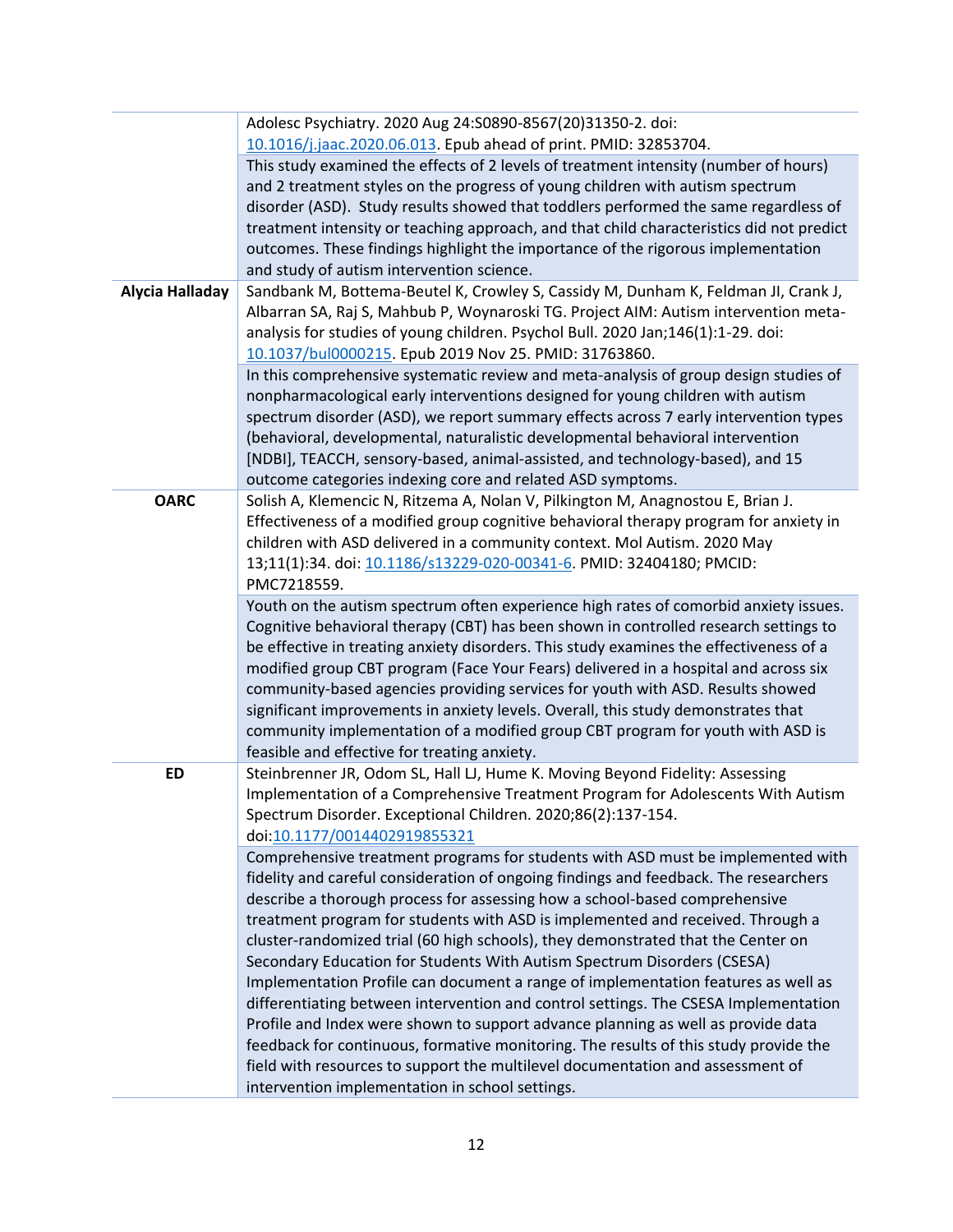| <b>OARC</b> | Wood JJ, Kendall PC, Wood KS, Kerns CM, Seltzer M, Small BJ, Lewin AB, Storch EA.<br>Cognitive Behavioral Treatments for Anxiety in Children With Autism Spectrum<br>Disorder: A Randomized Clinical Trial. JAMA Psychiatry. 2020 May 1;77(5):474-483.<br>doi: 10.1001/jamapsychiatry.2019.4160. PMID: 31755906; PMCID: PMC6902190.                                                                                                                                                                                                                                                                                                                                                                                                                                                                                                                                                                              |
|-------------|------------------------------------------------------------------------------------------------------------------------------------------------------------------------------------------------------------------------------------------------------------------------------------------------------------------------------------------------------------------------------------------------------------------------------------------------------------------------------------------------------------------------------------------------------------------------------------------------------------------------------------------------------------------------------------------------------------------------------------------------------------------------------------------------------------------------------------------------------------------------------------------------------------------|
|             | Researchers compared the impacts of 2 variants of cognitive behavioral therapy (CBT)<br>on children with ASD and maladaptive and interfering anxiety. Study results showed<br>that CBT adapted for children with ASD led to a greater reduction in anxiety than<br>standard CBT, and both forms of CBT were more efficacious than treatment as usual.                                                                                                                                                                                                                                                                                                                                                                                                                                                                                                                                                            |
| <b>HRSA</b> | Curtin C, Hyman SL, Boas DD, Hassink S, Broder-Fingert S, Ptomey LT, Gillette MD,<br>Fleming RK, Must A, Bandini LG. Weight Management in Primary Care for Children<br>With Autism: Expert Recommendations. Pediatrics. 2020 Apr;145(Suppl 1):S126-S139.<br>doi: 10.1542/peds.2019-1895P. PMID: 32238539.                                                                                                                                                                                                                                                                                                                                                                                                                                                                                                                                                                                                        |
|             | The US Preventive Services Task Force and the American Academy of Pediatrics (AAP)<br>have endorsed screening children for overweight and obesity as part of the standard<br>of care for physicians. However, the pediatric provider community has been<br>inadequately prepared to address this issue in children with Autism Spectrum Disorder<br>(ASD). The Healthy Weight Research Network adapted AAP's 2007 guidance for<br>primary care practitioners on managing overweight and obesity for the general<br>population and tailored the recommendations to assist pediatric providers to better<br>meet the unique needs of children with ASD. The significant challenges experienced by<br>this population in both dietary and physical activity domains, as well as the stress<br>experienced by their families, require adaptations and modifications for both<br>preventive and intervention efforts. |
|             |                                                                                                                                                                                                                                                                                                                                                                                                                                                                                                                                                                                                                                                                                                                                                                                                                                                                                                                  |

## Question 5: Services

<span id="page-12-0"></span>

| <b>OARC</b>         | Bellesheim KR, Kizzee RL, Curran A, Sohl K. ECHO Autism: Integrating Maintenance of<br>Certification with Extension for Community Healthcare Outcomes Improves<br>Developmental Screening. J Dev Behav Pediatr. 2020 Aug;41(6):420-427. doi:<br>10.1097/DBP.0000000000000796. PMID: 32735419.                                                                                                                                                                                                                                                                                                                                                                                                                                                                |
|---------------------|--------------------------------------------------------------------------------------------------------------------------------------------------------------------------------------------------------------------------------------------------------------------------------------------------------------------------------------------------------------------------------------------------------------------------------------------------------------------------------------------------------------------------------------------------------------------------------------------------------------------------------------------------------------------------------------------------------------------------------------------------------------|
|                     | Recent data shows that most pediatricians often do not meet the American Academy<br>of Pediatrics developmental screening guidelines, leading to delays in diagnosis and<br>interventions for ASD. This study explored if the use of Maintenance of Certification<br>(MOC) Quality Improvement (QI) training improved developmental screening rates in<br>underserved, rural primary care practices. At the end of the 12-months learning<br>module, screening rates went up to 88.6% (versus the initial 53.3%) for general<br>developmental training, and 99% (versus the initial 68.3%) for ASD-specific<br>developmental screenings. At the one-year follow-up, the rates for general and ASD-<br>specific screening were 96.7% and 97.1%, respectively. |
| <b>Dena Gassner</b> | Benevides TW, Carretta HJ, Rust G, Shea L. Racial and ethnic disparities in benefits<br>eligibility and spending among adults on the autism spectrum: A cohort study using<br>the Medicare Medicaid Linked Enrollees Analytic Data Source. PLoS One. 2021 May<br>25;16(5):e0251353. doi: 10.1371/journal.pone.0251353. PMID: 34032811; PMCID:<br>PMC8148358.                                                                                                                                                                                                                                                                                                                                                                                                 |
|                     | Research on children and youth on the autism spectrum reveal racial and ethnic<br>disparities in access to healthcare and utilization, but there is less research to<br>understand how disparities persist as autistic adults age. We need to understand                                                                                                                                                                                                                                                                                                                                                                                                                                                                                                     |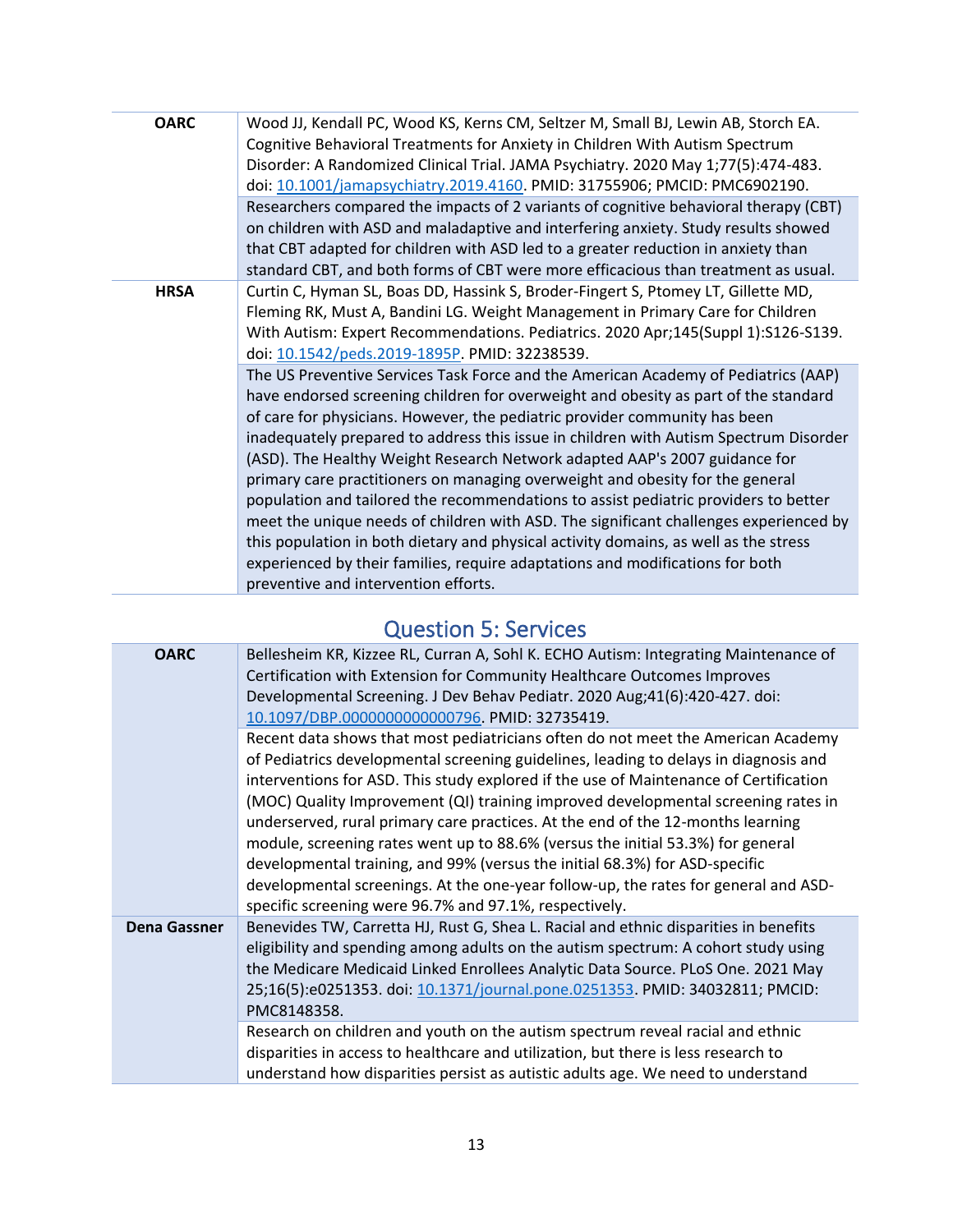|             | racial-ethnic inequities in obtaining eligibility for Medicare and/or Medicaid coverage,                                                                                                                                                                                                                                                                                                                                                                                                                                                                                                                                                                                                                                                                                                                                                                                                                                                                                                                                                                                     |
|-------------|------------------------------------------------------------------------------------------------------------------------------------------------------------------------------------------------------------------------------------------------------------------------------------------------------------------------------------------------------------------------------------------------------------------------------------------------------------------------------------------------------------------------------------------------------------------------------------------------------------------------------------------------------------------------------------------------------------------------------------------------------------------------------------------------------------------------------------------------------------------------------------------------------------------------------------------------------------------------------------------------------------------------------------------------------------------------------|
|             | as well as inequities in spending for autistic enrollees under these public programs.                                                                                                                                                                                                                                                                                                                                                                                                                                                                                                                                                                                                                                                                                                                                                                                                                                                                                                                                                                                        |
| <b>OARC</b> | Bilaver LA, Sobotka SA, Mandell DS. Understanding Racial and Ethnic Disparities in<br>Autism-Related Service Use Among Medicaid-Enrolled Children. J Autism Dev Disord.<br>2020 Nov 21:10.1007/s10803-020-04797-6. doi: 10.1007/s10803-020-04797-6. Epub<br>ahead of print. PMID: 33219917; PMCID: PMC8137720.                                                                                                                                                                                                                                                                                                                                                                                                                                                                                                                                                                                                                                                                                                                                                               |
|             | This study examined racial and ethnic disparities in the use of nine common autism-<br>related services among Medicaid-enrolled children with autism spectrum disorder<br>(ASD) using 2012 Medicaid Analytic Extract data. Several racial and ethnic disparities<br>were found, varying by geography. Black, Asian, and Native American/Pacific Islanders<br>received fewer outpatient services compared with white children, but there was no<br>disparity for Latinx children. Black and Asian children received more school-based<br>services than white children. Disparities in case management/care coordination<br>services were largest and present in each minority group. Geographic variation in<br>receipt of services suggests targets for policy intervention to improve access for<br>minorities with ASD.                                                                                                                                                                                                                                                    |
| <b>ED</b>   | Kim I, Dababnah S, Lee J. The Influence of Race and Ethnicity on the Relationship<br>between Family Resilience and Parenting Stress in Caregivers of Children with Autism.<br>J Autism Dev Disord. 2020 Feb;50(2):650-658. doi: 10.1007/s10803-019-04269-6.<br>PMID: 31667651.                                                                                                                                                                                                                                                                                                                                                                                                                                                                                                                                                                                                                                                                                                                                                                                               |
|             | This research involved analysis of data from the National Survey of Children's Health<br>(including 1,131 parents/guardians of children with ASD) to investigate the<br>relationship between family resilience and parenting stress. As in prior studies of<br>families of children with ASD, family resilience was found to be negatively associated<br>with parenting stress; however, this is the first study to demonstrate that this<br>relationship is significantly different for certain racial/ethnic groups. An increase in<br>family resilience has a proportionally larger impact on parenting stress for African<br>American families than for parents of white children with ASD. The findings suggest<br>the need for more research into family resilience as a protective factor against<br>parenting stress. The researchers' analyses encourage consideration of racial and<br>ethnic nuances in the experiences of resilience and stress, including strategies for<br>building resilience which seem especially effective with African American families. |
| <b>OARC</b> | Mazurek MO, Parker RA, Chan J, Kuhlthau K, Sohl K; ECHO Autism Collaborative.<br>Effectiveness of the Extension for Community Health Outcomes Model as Applied to<br>Primary Care for Autism: A Partial Stepped-Wedge Randomized Clinical Trial. JAMA<br>Pediatr. 2020 May 1;174(5):e196306. doi: 10.1001/jamapediatrics.2019.6306. Epub<br>2020 May 4. PMID: 32150229; PMCID: PMC7063545.                                                                                                                                                                                                                                                                                                                                                                                                                                                                                                                                                                                                                                                                                   |
|             | In this large-scale study, the Extension for Community Health Outcomes (ECHO)<br>telementoring model was studied for effectiveness in improving clinical practices for<br>the care of children with autism. Significant changes in autism screening or treatment<br>of comorbidities (other diseases/conditions) were not seen. However, primary care<br>clinicians showed significant improvements in knowledge and self-efficacy<br>immediately following and 3 months after completing the ECHO program.                                                                                                                                                                                                                                                                                                                                                                                                                                                                                                                                                                  |
| <b>ED</b>   | McClain MB, Shahidullah JD, Mezher KR, Haverkamp CR, Benallie KJ, Schwartz SE.<br>School-Clinic Care Coordination for Youth with ASD: A National Survey of School<br>Psychologists. J Autism Dev Disord. 2020 Sep;50(9):3081-3091. doi: 10.1007/s10803-<br>019-03985-3. PMID: 30877418.                                                                                                                                                                                                                                                                                                                                                                                                                                                                                                                                                                                                                                                                                                                                                                                      |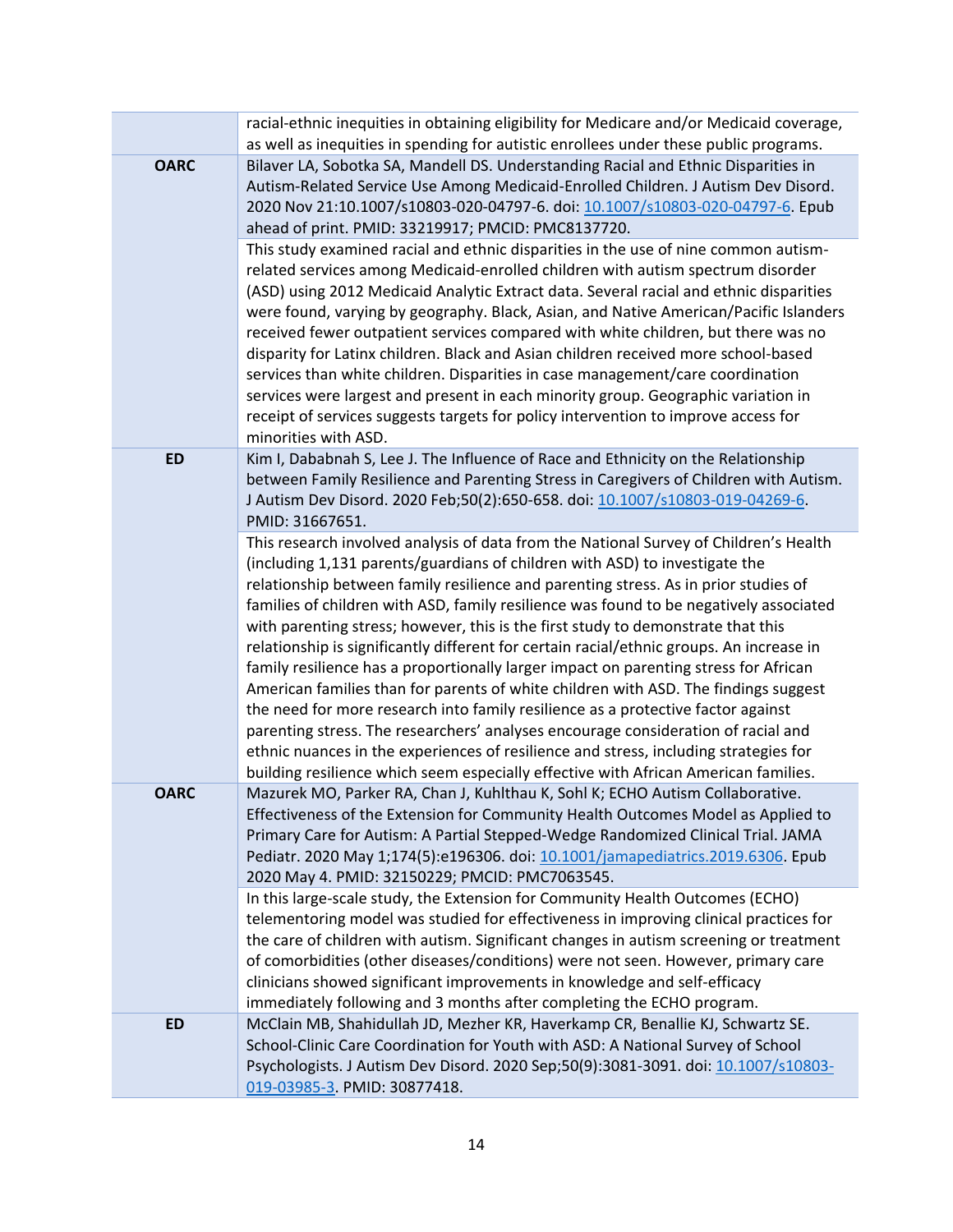|             | This study investigated how school psychologists collaborate with other professionals<br>outside of the school setting in the service of students with ASD. Through survey<br>research with 203 practicing school psychologists in the US, the researchers identified<br>patterns in engagement and collaboration between the school psychologists and<br>outside professionals. Respondents were more likely to have referred students with<br>ASD to outside professionals than to have collaborated with outside professionals. The<br>researchers found that school psychologists whose preparation programs had<br>included clinical/practical opportunities to practice collaboration and care<br>coordination were more likely to engage in meaningful collaboration than school<br>psychologists who had not had real-world practice with collaboration as part of their<br>preparation programs. The findings provide important recommendations for the<br>preparation of school psychologists to promote interdisciplinary collaboration and<br>care coordination among school and community/clinic-based service providers for<br>students with ASD. |
|-------------|-----------------------------------------------------------------------------------------------------------------------------------------------------------------------------------------------------------------------------------------------------------------------------------------------------------------------------------------------------------------------------------------------------------------------------------------------------------------------------------------------------------------------------------------------------------------------------------------------------------------------------------------------------------------------------------------------------------------------------------------------------------------------------------------------------------------------------------------------------------------------------------------------------------------------------------------------------------------------------------------------------------------------------------------------------------------------------------------------------------------------------------------------------------------|
| <b>ED</b>   | Pugliese CE, Ratto AB, Granader Y, Dudley KM, Bowen A, Baker C, Anthony LG.<br>Feasibility and preliminary efficacy of a parent-mediated sexual education curriculum<br>for youth with autism spectrum disorders. Autism. 2020 Jan;24(1):64-79. doi:<br>10.1177/1362361319842978. Epub 2019 May 17. PMID: 31096780; PMCID:<br>PMC6858939.                                                                                                                                                                                                                                                                                                                                                                                                                                                                                                                                                                                                                                                                                                                                                                                                                       |
|             | This study addresses the complex, and critical challenge of providing supportive,<br>parent-mediated sexual education to students with ASD. Working with 84 youth with<br>ASD and their parents, the researchers provided the Supporting Teens with Autism on<br>Relationships (STAR) program to two intervention groups (facilitator-lead and self-<br>guided) and provided a substance abuse intervention to one control group. The results<br>suggest that the STAR program, either facilitator-led or self-guided, increases both<br>parents' and students' knowledge of sexuality and may improve parents' effectiveness<br>in discussing sexuality with children with ASD.                                                                                                                                                                                                                                                                                                                                                                                                                                                                                |
| <b>OARC</b> | Stadnick NA, Lau AS, Dickson KS, Pesanti K, Innes-Gomberg D, Brookman-Frazee L.<br>Service use by youth with autism within a system-driven implementation of evidence-<br>based practices in children's mental health services. Autism. 2020 Nov;24(8):2094-<br>2103. doi: 10.1177/1362361320934230. Epub 2020 Jul 18. PMID: 32686469; PMCID:<br>PMC7541440.                                                                                                                                                                                                                                                                                                                                                                                                                                                                                                                                                                                                                                                                                                                                                                                                    |
|             | Autistic youth may receive mental health services in public mental health systems.<br>This case-control study compared 2537 youths with ASD to 2537 matched peers<br>receiving care in the Los Angeles County Department of Mental Health. On average,<br>autistic youth had significantly higher number of claims and received care for<br>significantly longer time than matched peers. In addition, there were differences in<br>the types of mental health services received and the practices that were delivered. For<br>example, behavioral parent training practices were delivered more to autistic youth,<br>but practices to address trauma were delivered more to matched peers. These results<br>demonstrate that it may be valuable to explicitly provide more tailored care<br>recommendations for autistic youth.                                                                                                                                                                                                                                                                                                                               |
| <b>HRSA</b> | Luelmo, P, Sandoval, Y, Kasari, C. Undocumented Mexican Mothers of Children with<br>Autism: Navigating the Health Care and Educational Service Systems. International<br>Journal of Developmental Disabilities. doi: 10.1080/20473869.2020.1850159.                                                                                                                                                                                                                                                                                                                                                                                                                                                                                                                                                                                                                                                                                                                                                                                                                                                                                                             |
|             | Diagnosis/identification and service gaps persist for low-resourced, underrepresented<br>families of children with autism. This study addresses how one group of families<br>particularly difficult to engage in research and interventions--undocumented Mexican                                                                                                                                                                                                                                                                                                                                                                                                                                                                                                                                                                                                                                                                                                                                                                                                                                                                                               |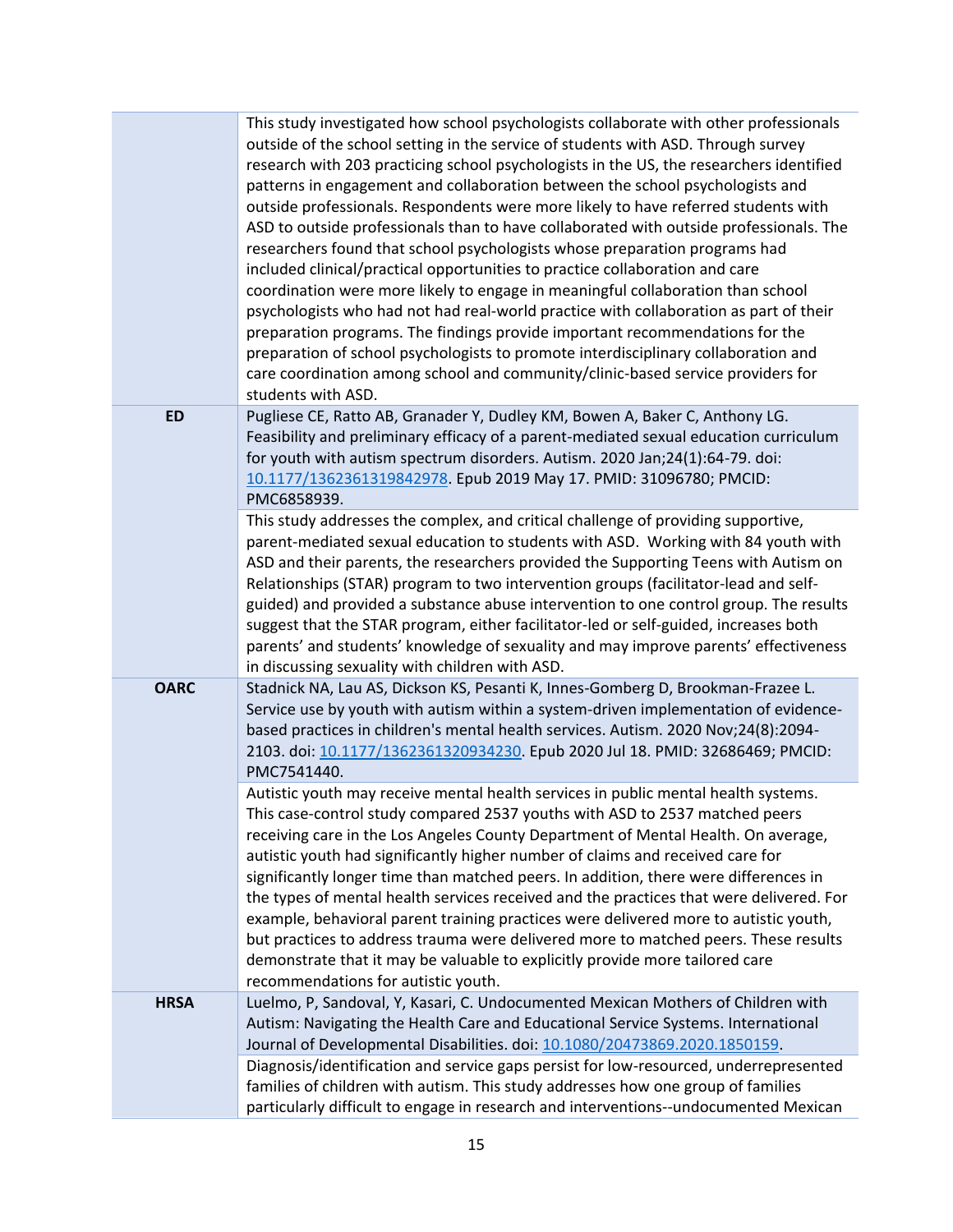<span id="page-15-0"></span>

|                                    | immigrant mothers of children with autism--navigate special education and health<br>care systems, the challenges they face in doing so, and the helpers who assist in<br>navigating the process. Findings from semi-structured interviews with the mothers<br>indicated that intervention and services for children with autism are hampered by<br>income, fear of deportation, language limitations, and awareness of autism for<br>undocumented Mexican parents. The study points to the additional barriers that<br>Latinx minority parents face when they are undocumented in the U.S.A. This suggests<br>that health care providers and educators need to approach diverse families with an<br>open mind and cultural sensitivity.                                                                                                                                                                                                                                                                                                                                                                             |
|------------------------------------|---------------------------------------------------------------------------------------------------------------------------------------------------------------------------------------------------------------------------------------------------------------------------------------------------------------------------------------------------------------------------------------------------------------------------------------------------------------------------------------------------------------------------------------------------------------------------------------------------------------------------------------------------------------------------------------------------------------------------------------------------------------------------------------------------------------------------------------------------------------------------------------------------------------------------------------------------------------------------------------------------------------------------------------------------------------------------------------------------------------------|
| <b>ED</b>                          | Wehman P, Schall C, McDonough J, Sima A, Brooke A, Ham W, Whittenburg H, Brooke<br>V, Avellone L, Riehle E. Competitive Employment for Transition-Aged Youth with<br>Significant Impact from Autism: A Multi-site Randomized Clinical Trial. J Autism Dev<br>Disord. 2020 Jun;50(6):1882-1897. doi: 10.1007/s10803-019-03940-2. PMID:<br>30825082.                                                                                                                                                                                                                                                                                                                                                                                                                                                                                                                                                                                                                                                                                                                                                                  |
|                                    | Youth with ASD are known to experience many barriers to employment, despite<br>federally-mandated transition services and supports. This research investigated the<br>impact of Project SEARCH plus ASD Supports (PS + ASD) on employment outcomes for<br>transition-age youth with ASD through a multi-site, parallel block randomized clinical<br>trial with 156 transition-aged youth. Researchers found that PS + ASD significantly<br>improved employment outcomes for participants. Although PS + ASD involves<br>investments in time, costs, staff, inter-agency collaboration, and coordination with<br>local businesses, this research suggests that the PS + ASD approach is a significant<br>improvement over traditional community-based employment training programs for<br>transition-aged students with ASD.                                                                                                                                                                                                                                                                                         |
| <b>CDC</b>                         | Wiggins LD, DiGuiseppi C, Schieve L, Moody E, Soke G, Giarelli E, Levy S. Wandering<br>Among Preschool Children with and Without Autism Spectrum Disorder. J Dev Behav<br>Pediatr. 2020 May;41(4):251-257. doi: 10.1097/DBP.0000000000000780. PMID:<br>31977588; PMCID: PMC7505120.                                                                                                                                                                                                                                                                                                                                                                                                                                                                                                                                                                                                                                                                                                                                                                                                                                 |
|                                    | This is the first study, to our knowledge, that compares wandering among children<br>with autism spectrum disorder (ASD), to those with a previous but unconfirmed<br>diagnosis of ASD, children with other developmental disabilities, and children in the<br>general population. Wandering can compromise child safety and increase parental<br>stress. This paper indicates results of parent report of wandering behavior among<br>about 4000 children aged 4-5 years of age in the Study to Explore Early Development.<br>Among children in the study, 60% of children with ASD wandered, compared with 41%<br>of children with a previous but unconfirmed diagnosis of ASD, 22% of children with<br>developmental disability other than ASD, and 13% of children in the general<br>population. Additionally, mood, anxiety, attention, and oppositional problems were<br>associated with wandering independent of ASD status. These results may inform<br>parents and providers about wandering and facilitate discussions to help improve the<br>safety and lives of children who wander and their families. |
| <b>Question 6: Lifespan Issues</b> |                                                                                                                                                                                                                                                                                                                                                                                                                                                                                                                                                                                                                                                                                                                                                                                                                                                                                                                                                                                                                                                                                                                     |
| <b>OARC</b>                        | Anderson KA, Hemmeter J, Rast JE, Roux AM, Shattuck PT. Trends in Supplemental<br>Security Income Payments to Adults With Autism. Psychiatr Serv. 2020 Jun<br>1;71(6):602-607. doi: 10.1176/appi.ps.201900265. Epub 2020 Apr 8. PMID: 32264799.                                                                                                                                                                                                                                                                                                                                                                                                                                                                                                                                                                                                                                                                                                                                                                                                                                                                     |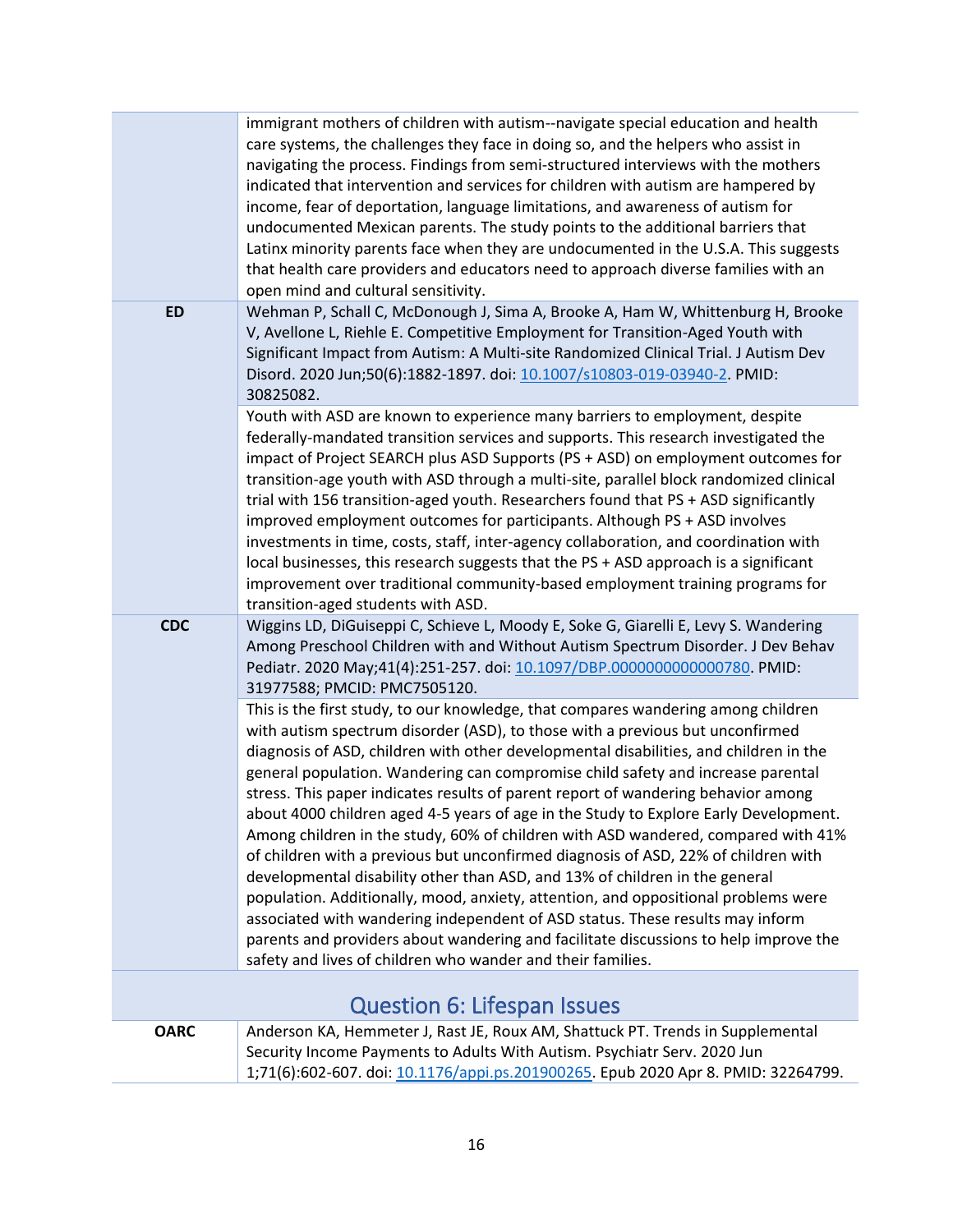|                     | This study used Social Security Administration program data to identify population-<br>level trends in Supplemental Security Income (SSI) program participation and<br>payments to adult recipients with autism spectrum disorder (ASD) relative to<br>recipients with intellectual disability and other mental disorders. The authors found<br>that a large and growing number of adults with autism receive SSI benefits. This<br>finding underscores the importance of future research related to the economic<br>security of adults on the autism spectrum.                                                                                                                                                                                                                                                                                                                                                      |
|---------------------|----------------------------------------------------------------------------------------------------------------------------------------------------------------------------------------------------------------------------------------------------------------------------------------------------------------------------------------------------------------------------------------------------------------------------------------------------------------------------------------------------------------------------------------------------------------------------------------------------------------------------------------------------------------------------------------------------------------------------------------------------------------------------------------------------------------------------------------------------------------------------------------------------------------------|
| <b>Dena Gassner</b> | Benevides TW, Shore SM, Palmer K, Duncan P, Plank A, Andresen ML, Caplan R, Cook<br>B, Gassner D, Hector BL, Morgan L, Nebeker L, Purkis Y, Rankowski B, Wittig K,<br>Coughlin SS. Listening to the autistic voice: Mental health priorities to guide research<br>and practice in autism from a stakeholder-driven project. Autism. 2020<br>May;24(4):822-833. doi: 10.1177/1362361320908410. PMID: 32429818; PMCID:<br>PMC7787673.                                                                                                                                                                                                                                                                                                                                                                                                                                                                                  |
|                     | Autistic adults commonly experience mental health conditions. However, research<br>rarely involves autistic adults in deciding priorities for research on mental healthcare<br>approaches that might work for them. The purpose of this article is to describe a<br>stakeholder-driven project that involved autistic adults in co-leading and designing<br>research about priorities to address mental health needs. Through a large online<br>survey, two large meetings, and three face-to-face focus group discussions involving<br>over 350 stakeholders, we identified five priorities for mental health research desired<br>by autistic adults. These priorities and preferred outcomes should be used to guide<br>research and practice for autistic adults.                                                                                                                                                 |
| <b>ACL</b>          | Hall JP, Batza K, Streed CG Jr, Boyd BA, Kurth NK. Health Disparities Among Sexual and<br>Gender Minorities with Autism Spectrum Disorder. J Autism Dev Disord. 2020<br>Aug;50(8):3071-3077. doi: 10.1007/s10803-020-04399-2. PMID: 32056117.                                                                                                                                                                                                                                                                                                                                                                                                                                                                                                                                                                                                                                                                        |
|                     | This study explored the health and health care experiences of people with autism<br>spectrum disorder (ASD) who identify as lesbian, gay, bisexual, transgender, or queer<br>(LGBTQ+) using data from a national, internet-based survey of adults with disabilities<br>supplemented by focused interviews. LGBTQ+ respondents had significantly higher<br>rates of mental illness, poor physical health days per month, and smoking compared<br>to straight, cisgender respondents with ASD. LGBTQ+ respondents also reported much<br>higher rates of unmet health care need, inadequate insurance provider networks, and<br>rates of being refused services by a medical provider. Examining the intersection of<br>LGBTQ+ identity and ASD reveals health disparities that insurers and medical providers<br>are not adequately addressing, particularly as individuals transition to the adult<br>medical system. |
| Alycia Halladay     | Jeste S, Hyde C, Distefano C, Halladay A, Ray S, Porath M, Wilson RB, Thurm A.<br>Changes in access to educational and healthcare services for individuals with<br>intellectual and developmental disabilities during COVID-19 restrictions. J Intellect<br>Disabil Res. 2020 Sep 17. doi: 10.1111/jir.12776. Epub ahead of print. PMID:<br>32939917.                                                                                                                                                                                                                                                                                                                                                                                                                                                                                                                                                                |
|                     | COVID-19 restrictions have significantly limited access to in-person educational and<br>healthcare services for all, including individuals with intellectual and developmental<br>disabilities (IDDs). The objectives of this online survey that included both national and<br>international families were to capture changes in access to healthcare and educational<br>services for individuals with IDDs that occurred shortly after restrictions were initiated<br>and to survey families on resources that could improve services for these individuals.                                                                                                                                                                                                                                                                                                                                                        |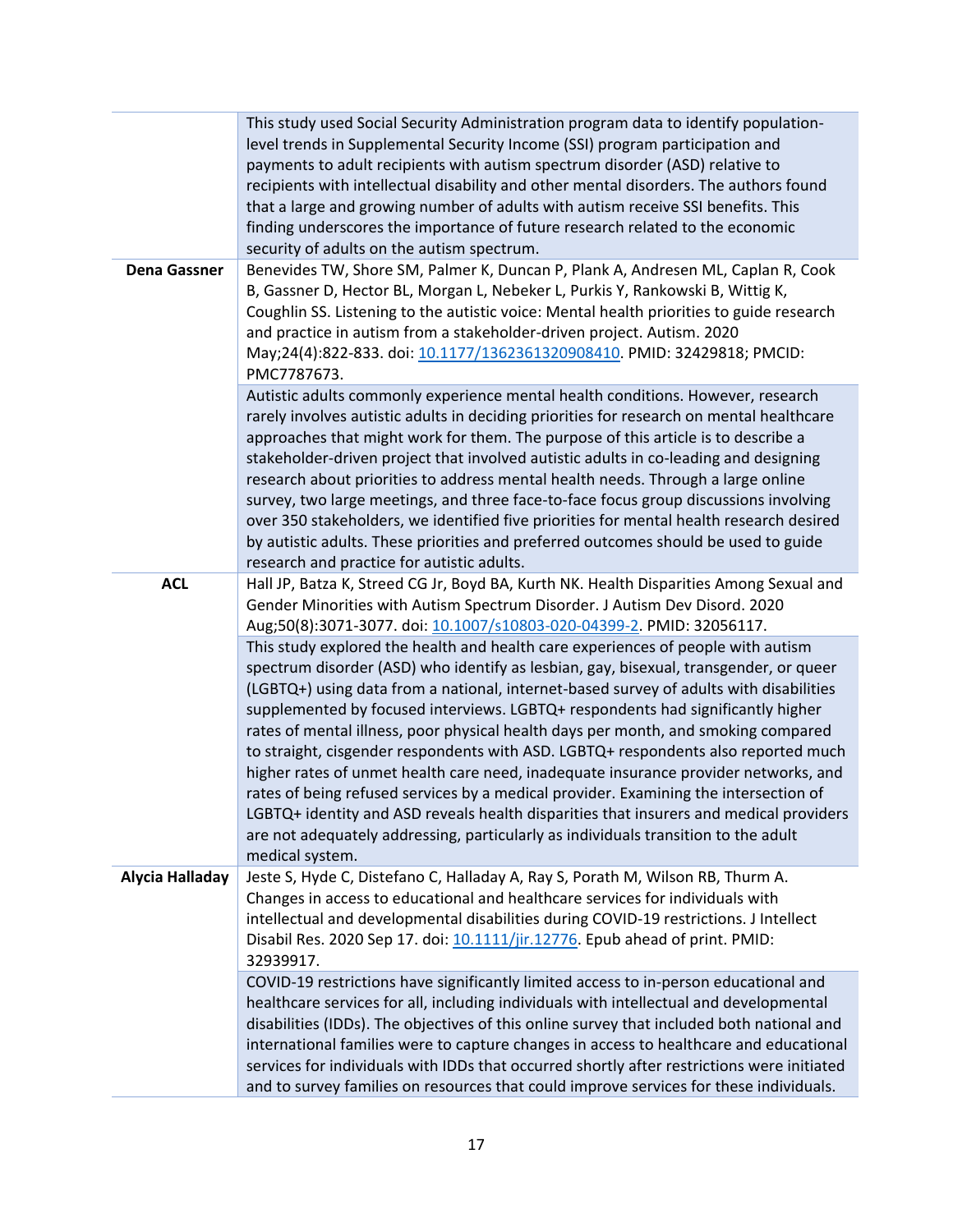| <b>NIMH</b> | McCauley JB, Pickles A, Huerta M, Lord C. Defining Positive Outcomes in More and<br>Less Cognitively Able Autistic Adults. Autism Res. 2020 Sep;13(9):1548-1560. doi:<br>10.1002/aur.2359. Epub 2020 Aug 27. PMID: 32851813.                                                                                                                                                                                                                                                                                                                                                                                                                                                                                                                                                                                                                                                                                                                                                                                                                                                                                                                                                                                                                                                                                                              |
|-------------|-------------------------------------------------------------------------------------------------------------------------------------------------------------------------------------------------------------------------------------------------------------------------------------------------------------------------------------------------------------------------------------------------------------------------------------------------------------------------------------------------------------------------------------------------------------------------------------------------------------------------------------------------------------------------------------------------------------------------------------------------------------------------------------------------------------------------------------------------------------------------------------------------------------------------------------------------------------------------------------------------------------------------------------------------------------------------------------------------------------------------------------------------------------------------------------------------------------------------------------------------------------------------------------------------------------------------------------------|
|             | Using long-term data from 126 adults diagnosed with ASD (mean age of 26), this study<br>examined how several areas of outcomes, such as autonomy, social relationships, and<br>purpose, were associated with specific aspects of functioning in autistic adults. For<br>more cognitively able adults, outcomes included living independently, having paid<br>employment, and at least one true friend. For autistic adults who were less cognitively<br>able, outcomes included daily living skills above an 8-year-old level, having regular<br>activities outside the home, and having social contacts outside the family. Verbal IQ<br>was a significant predictor of outcomes achieved for individuals within both more and<br>less cognitively able groups. The findings also showed that among adults with less<br>cognitive abilities, having received a formal ASD diagnosis was associated with lower<br>odds of positive outcomes. Among ASD adults with more cognitive skills, there was a<br>higher likelihood of positive outcomes such as increased daily living skills, fewer<br>mental health problems, and self-reported happiness. These findings can provide<br>individuals with ASD, families, and service providers greater insight into important<br>factors to consider when planning the transition to adulthood. |
| <b>OARC</b> | Moseley RL, Druce T, Turner-Cobb JM. 'When my autism broke': A qualitative study<br>spotlighting autistic voices on menopause. Autism. 2020 Aug;24(6):1423-1437. doi:<br>10.1177/1362361319901184. Epub 2020 Jan 31. PMID: 32003226; PMCID:<br>PMC7376624.                                                                                                                                                                                                                                                                                                                                                                                                                                                                                                                                                                                                                                                                                                                                                                                                                                                                                                                                                                                                                                                                                |
|             | There is little information on how autistic individuals go through the transition to<br>menopause and if there are additional challenges faced by autistic versus neurotypical<br>individuals. The authors led an online focus group with seven autistic individuals<br>assigned female at birth and between 49-63 years old. Issues raised include lack of<br>professional knowledge, understanding, and communication about menopause for<br>autistic people, absence of support, and increasing pre-existing as well as generating<br>new cognitive, social, emotional, and sensory difficulties because of menopause. This<br>study demonstrates that additional research is needed about menopause in autistic<br>individuals.                                                                                                                                                                                                                                                                                                                                                                                                                                                                                                                                                                                                       |
| <b>NIMH</b> | Nicolaidis C, Schnider G, Lee J, Raymaker DM, Kapp SK, Croen LA, Urbanowicz A,<br>Maslak J. Development and psychometric testing of the AASPIRE Adult Autism<br>Healthcare Provider Self-Efficacy Scale. Autism. 2020 Aug 28:1362361320949734. doi:<br>10.1177/1362361320949734. Epub ahead of print. PMID: 32859135.                                                                                                                                                                                                                                                                                                                                                                                                                                                                                                                                                                                                                                                                                                                                                                                                                                                                                                                                                                                                                     |
|             | Healthcare systems in the US are underprepared to adequately address the needs and<br>provide the high quality of care that adults with autism require to live independent,<br>healthy, and productive lives. In this paper, researchers developed and tested a<br>measure of healthcare providers' confidence (or "self-efficacy") in providing care to<br>autistic adults, with the aim that this instrument would help researchers better<br>understand the training needs of health care providers in order to serve the adult<br>autistic community. Using a community-based participatory research model the<br>investigators developed a brief survey instrument (AASPIRE Adult Autism Healthcare<br>Provider Self-Efficacy Scale) with input from autistic adults, community supporters,<br>and healthcare providers. The instrument was administered to 143 primary care<br>providers from eight primary care clinics in Oregon and California, United States.<br>Overall, results from the showed that healthcare providers acknowledge lack of<br>proper preparedness to serve adults with autism. For example, only 25% a minority of                                                                                                                                                                                         |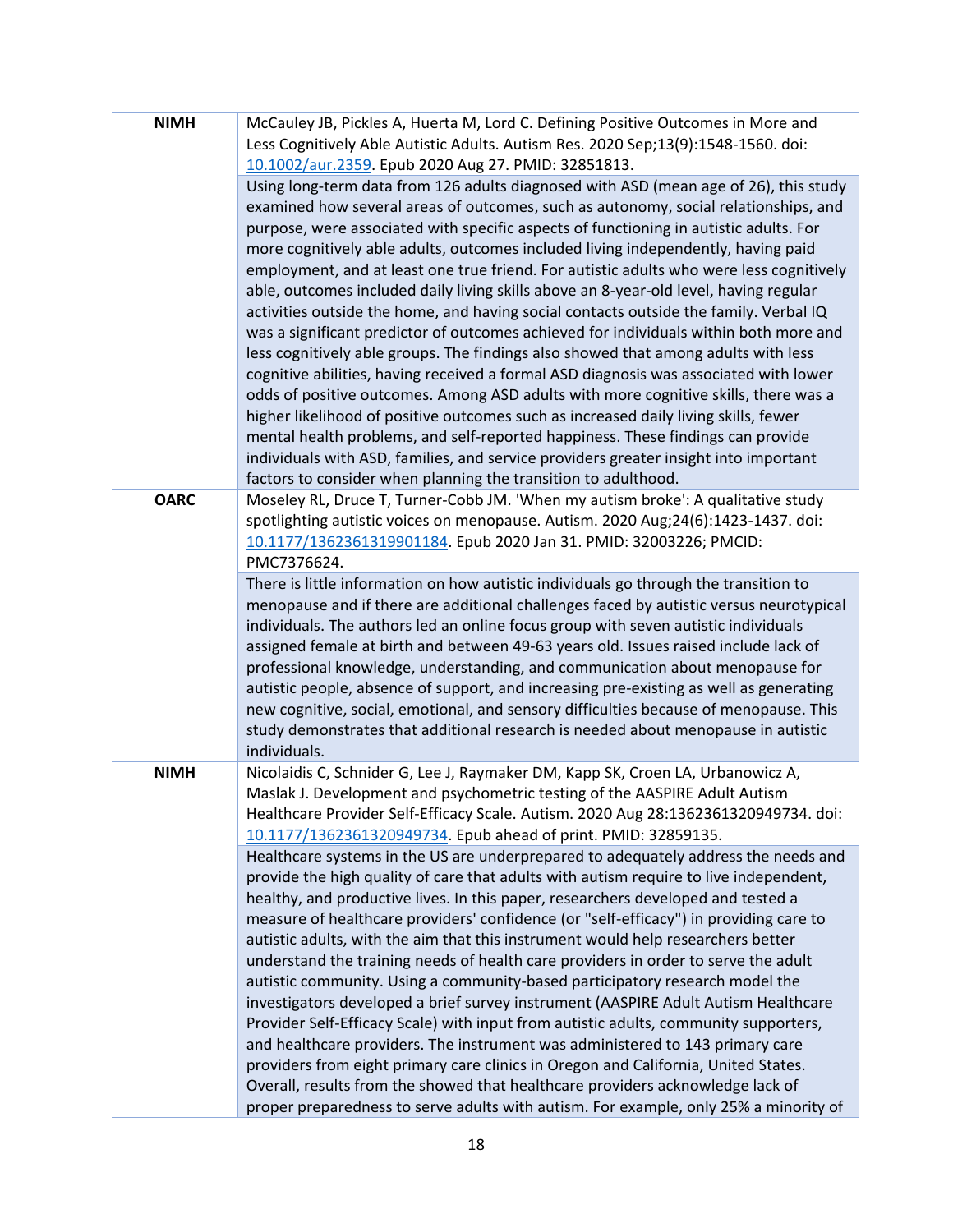|             | respondents expressed high confidence in communicating with adult autistic patients<br>(25%); performing physical exams or procedures (43%); accurately diagnosing and<br>treating other medical issues (40%) and only 14% in identifying accommodation needs<br>(14%). Future research is needed to further validate this scale and to understand how                                                                                                                                                                                                                                                                                                                                                                                                                                                                                                                                                                      |
|-------------|-----------------------------------------------------------------------------------------------------------------------------------------------------------------------------------------------------------------------------------------------------------------------------------------------------------------------------------------------------------------------------------------------------------------------------------------------------------------------------------------------------------------------------------------------------------------------------------------------------------------------------------------------------------------------------------------------------------------------------------------------------------------------------------------------------------------------------------------------------------------------------------------------------------------------------|
| <b>ACL</b>  | to meet providers' training needs most effectively.<br>Nimmo-Smith V, Heuvelman H, Dalman C, Lundberg M, Idring S, Carpenter P,<br>Magnusson C, Rai D. Anxiety Disorders in Adults with Autism Spectrum Disorder: A<br>Population-Based Study. J Autism Dev Disord. 2020 Jan;50(1):308-318. doi:<br>10.1007/s10803-019-04234-3. PMID: 31621020; PMCID: PMC6946757.                                                                                                                                                                                                                                                                                                                                                                                                                                                                                                                                                          |
|             | Anxiety is common in children with ASD; however, the burden of specific anxiety<br>disorders for adults with ASD is under-researched. Using the Stockholm Youth Cohort,<br>this study compared anxiety disorder diagnoses among autistic adults ( $n = 4049$ ), with<br>or without intellectual disability, and population controls (n = 217,645). Anxiety<br>disorders were diagnosed in 20.1% of adults with ASD compared with 8.7% of<br>controls, with greatest risk for autistic people without intellectual disability. Rates of<br>almost all individual anxiety disorders were raised, notably obsessive-compulsive<br>disorder and phobic anxiety disorders. Anxiety disorders were more common in full<br>siblings and half-siblings of people with ASD. This is the first large, population-based                                                                                                                |
| <b>SSA</b>  | study which has assessed the rates of PTSD in adults with ASD.<br>Pohl AL, Crockford SK, Blakemore M, Allison C, Baron-Cohen S. A comparative study of<br>autistic and non-autistic women's experience of motherhood. Mol Autism. 2020 Jan<br>6;11(1):3. doi: 10.1186/s13229-019-0304-2. PMID: 31911826; PMCID: PMC6945630.                                                                                                                                                                                                                                                                                                                                                                                                                                                                                                                                                                                                 |
|             | Autistic mothers face unique challenges, and the stigma associated with autism may<br>further exacerbate communication difficulties. The study found that autistic mothers<br>were more likely to have experienced additional psychiatric conditions, including pre-<br>or post-partum depression, and reported greater difficulties in areas such as multi-<br>tasking, coping with domestic responsibilities and creating social opportunities for<br>their child. They were also more likely to report feeling misunderstood by<br>professionals, and reported greater anxiety, higher rates of selective mutism, and not<br>knowing which details were appropriate to share with professionals. The study<br>suggests that greater understanding and acceptance amongst individuals who interact<br>with autistic mothers is needed, and autistic mothers would benefit from additional<br>and better-tailored support. |
| <b>HRSA</b> | McGhee Hassrick E, Sosnowy C, Graham Holmes L, Walton J, Shattuck PT. Social<br>Capital and Autism in Young Adulthood: Applying Social Network Methods to Measure<br>the Social Capital of Autistic Young Adults. Autism Adulthood. 2020 Sep 1;2(3):243-<br>254. doi: 10.1089/aut.2019.0058. Epub 2020 Sep 3. PMID: 32954220; PMCID:<br>PMC7497874.                                                                                                                                                                                                                                                                                                                                                                                                                                                                                                                                                                         |
|             | Many autistic young adults are disconnected from people, communities, and<br>organizations that could provide them with valuable social resources to support their<br>transition to adulthood. Interpersonal relationships and the resources and support<br>embedded in the social networks of autistic young adults could impact key adult<br>outcomes, including quality of life, mental health, employment, and independence.<br>This study tests the feasibility of using social network methods to measure the<br>resources that autistic young adults gain from their social connections and lays the<br>groundwork for future studies to test whether the social resources young adults on<br>the autism spectrum receive from their networks impact their adult outcomes. The<br>implementation data collected from the study also suggest feasibility of egocentric                                                |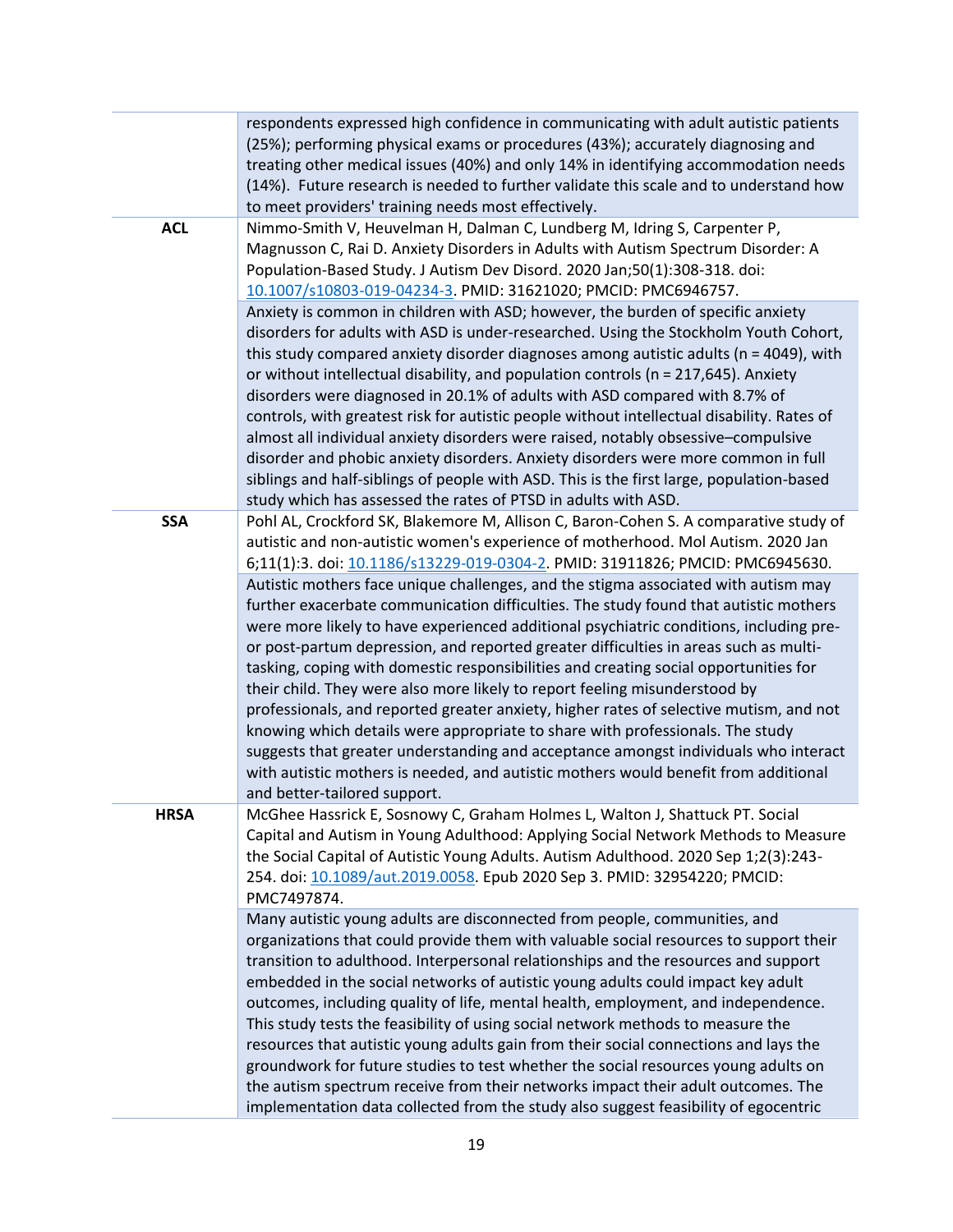<span id="page-19-0"></span>

| and duocentric approaches, with several important modifications to adapt the |
|------------------------------------------------------------------------------|
| measure for the field of autism.                                             |

| Question 7: Infrastructure and Surveillance |  |
|---------------------------------------------|--|
|---------------------------------------------|--|

| <b>CDC</b>                           | Dietz PM, Rose CE, McArthur D, Maenner M. National and State Estimates of Adults<br>with Autism Spectrum Disorder. J Autism Dev Disord. 2020 Dec;50(12):4258-4266. doi:<br>10.1007/s10803-020-04494-4. PMID: 32390121.                                                                                                                                                                                                                                                                                                                                                                                                                                                                                                                                                                                                    |
|--------------------------------------|---------------------------------------------------------------------------------------------------------------------------------------------------------------------------------------------------------------------------------------------------------------------------------------------------------------------------------------------------------------------------------------------------------------------------------------------------------------------------------------------------------------------------------------------------------------------------------------------------------------------------------------------------------------------------------------------------------------------------------------------------------------------------------------------------------------------------|
|                                      | There is no surveillance system for population-based estimates of the adult autistic<br>population in the US. Using simulation and statistical models, the authors estimated<br>the national and state prevalence of autistic adults 18-84 years. The authors estimate<br>that 2.21% of US adults aged 18 or older, or 5,437,988 adults, have ASD. This estimate<br>can help government officials estimate needs for services.                                                                                                                                                                                                                                                                                                                                                                                            |
| <b>Julie Lounds</b><br><b>Taylor</b> | Hand BN, Angell AM, Harris L, Carpenter LA. Prevalence of physical and mental health<br>conditions in Medicare-enrolled, autistic older adults. Autism. 2020 Apr;24(3):755-<br>764. doi: 10.1177/1362361319890793. Epub 2019 Nov 27. PMID: 31773968; PMCID:<br>PMC7433648.                                                                                                                                                                                                                                                                                                                                                                                                                                                                                                                                                |
|                                      | Very little is known about the life course of autism - especially as adults age into older<br>adulthood. With increasing numbers of adults who are diagnosed with autism, it is<br>important to understand what types of services and supports they may need as they<br>age. This study used Medicare claims data to compare health conditions of older<br>autistic adults (ages 65+) to a matched sample of older adults who did not have an<br>autism diagnosis. Similar to research in earlier adulthood, the researchers found<br>higher rates of a number of physical health conditions (including conditions related to<br>aging) in the autistic sample. Findings point to the need for innovative solutions to<br>effectively manage co-occurring condition among aging autistic adults within health<br>systems. |
| <b>CDC</b>                           | Maenner MJ, Shaw KA, Baio J; EdS1, Washington A, Patrick M, DiRienzo M,<br>Christensen DL, Wiggins LD, Pettygrove S, Andrews JG, Lopez M, Hudson A, Baroud T,<br>Schwenk Y, White T, Rosenberg CR, Lee LC, Harrington RA, Huston M, Hewitt A; PhD-7,<br>Esler A, Hall-Lande J, Poynter JN, Hallas-Muchow L, Constantino JN, Fitzgerald RT,<br>Zahorodny W, Shenouda J, Daniels JL, Warren Z, Vehorn A, Salinas A, Durkin MS, Dietz<br>PM. Prevalence of Autism Spectrum Disorder Among Children Aged 8 Years - Autism<br>and Developmental Disabilities Monitoring Network, 11 Sites, United States, 2016.<br>MMWR Surveill Summ. 2020 Mar 27;69(4):1-12. doi: 10.15585/mmwr.ss6904a1.<br>Erratum in: MMWR Morb Mortal Wkly Rep. 2020 Apr 24;69(16):503. PMID: 32214087;<br>PMCID: PMC7119644.                            |
|                                      | The Autism and Developmental Disabilities Monitoring (ADDM) network monitors<br>prevalence of ASD among children aged 8 years. In 2016, ASD prevalence was 1 in 54<br>children aged 8 years and 4.3 times as prevalent among boys than among girls.<br>Prevalence was lower in Hispanic children compared to other ethnic groups.<br>Differences continue to be seen in early evaluation and diagnosis for black children.<br>This data highlights the ongoing need for services for individuals on the spectrum and<br>their families.                                                                                                                                                                                                                                                                                   |
| <b>OARC</b>                          | McCormick CEB, Kavanaugh BC, Sipsock D, Righi G, Oberman LM, Moreno De Luca D,<br>Gamsiz Uzun ED, Best CR, Jerskey BA, Quinn JG, Jewel SB, Wu PC, McLean RL, Levine<br>TP, Tokadjian H, Perkins KA, Clarke EB, Dunn B, Gerber AH, Tenenbaum EJ, Anders TF;<br>Rhode Island Consortium for Autism Research and Treatment (RI-CART), Sheinkopf SJ,                                                                                                                                                                                                                                                                                                                                                                                                                                                                          |